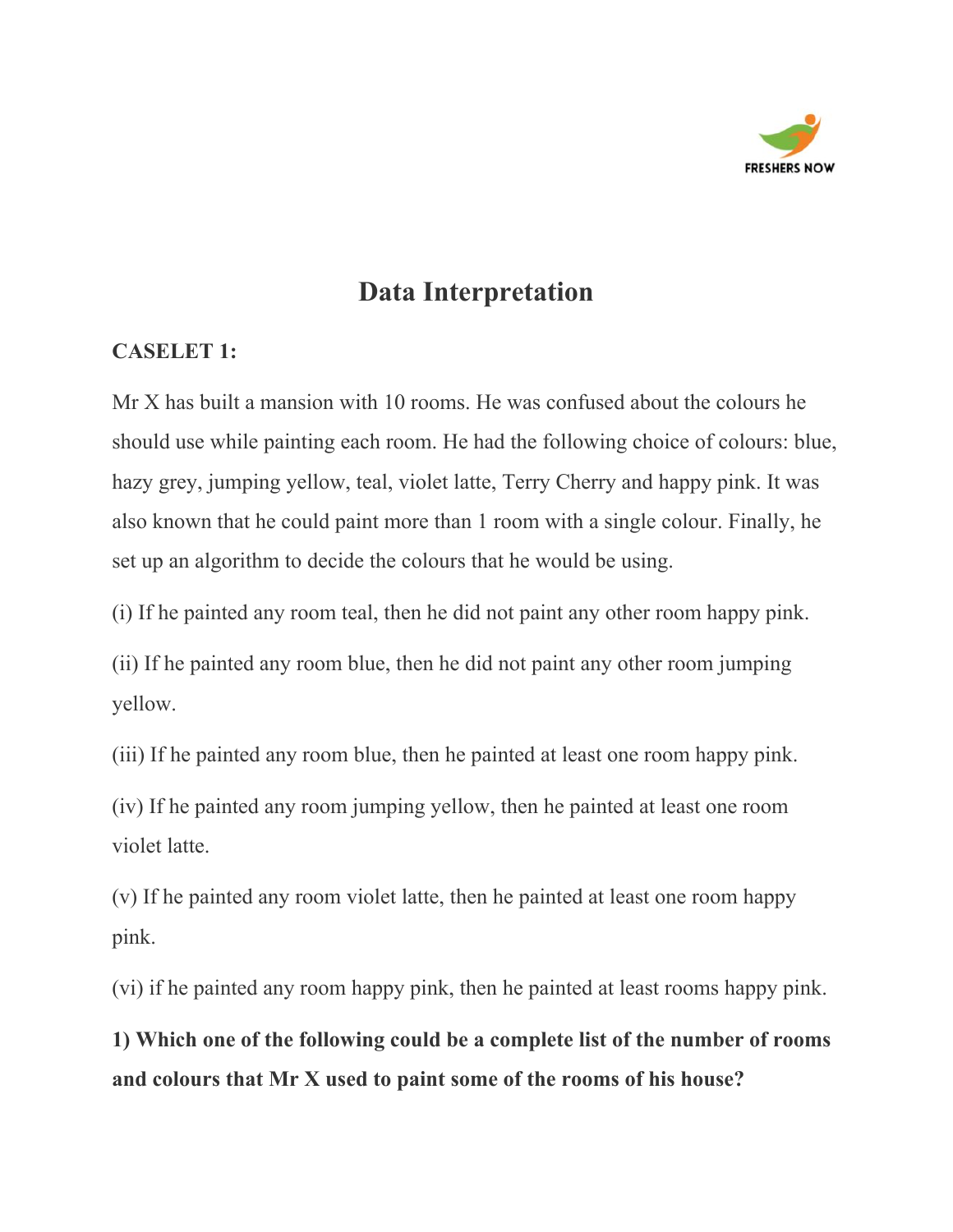

- a) one blue, one Terry cherry, one violet latte, two happy pink
- b) one blue, one teal, one Terry cherry, three happy pink
- c) two blue, one teal, three Terry Cherry
- d) one jacket, one Terry cherry, two violet latte and one happy pink

## **2) If Mr. X did not paint any room happy pink, what was the maximum number of the different types of colours that he could paint ?**

- a) two
- b) three
- c) four
- d) five

### **3) Which one of the following statements must be false?**

- a) Mr. X painted exactly four rooms with colours, one of which was a hat.
- b) Mr. X painted exactly three rooms with colours, one of which was a happy pink.
- c) Mr. X painted exactly four rooms with colours, one of which was a blue.
- d) None of these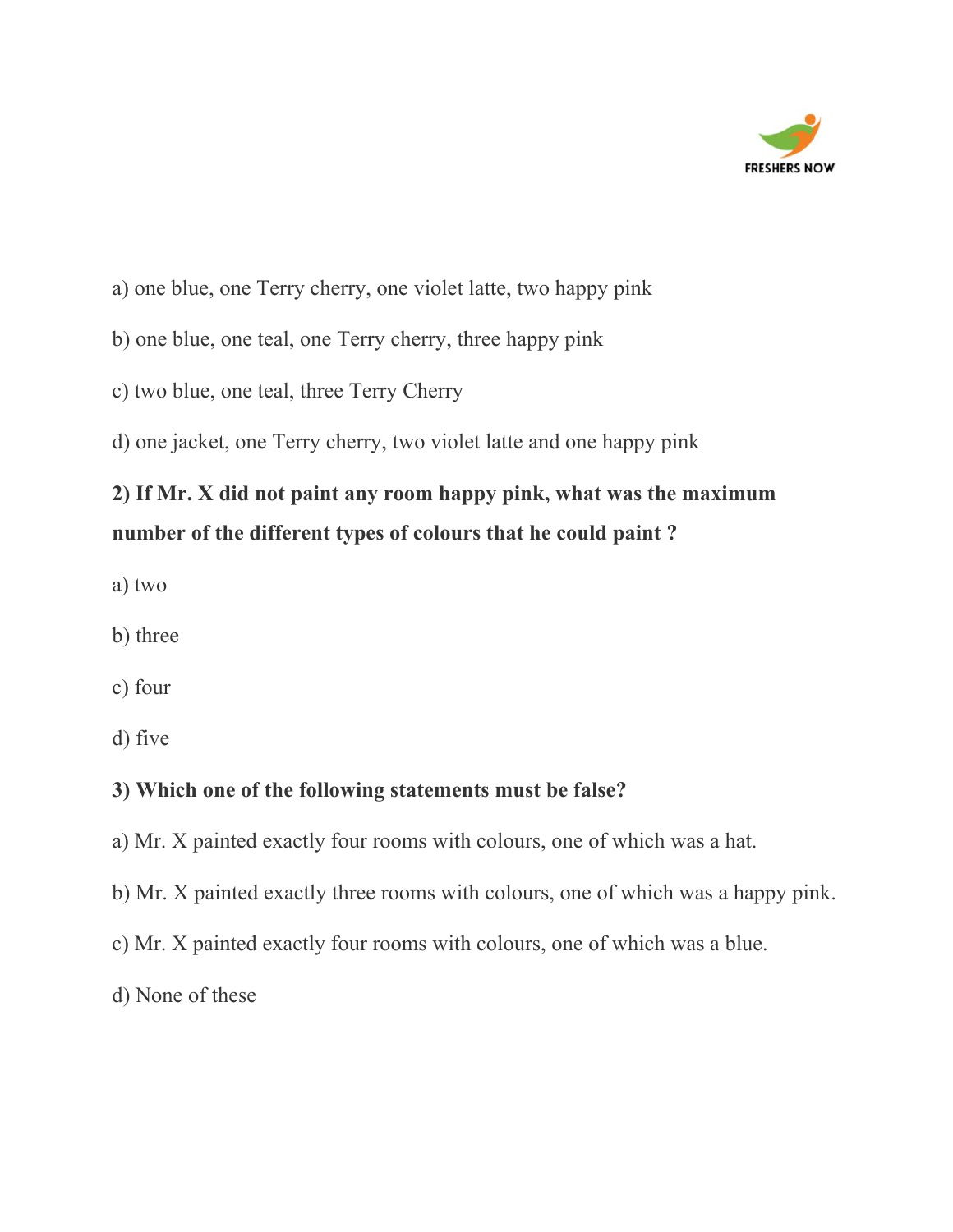

**4) If Mr. X painted as many different types of colours as possible, then it must be true that he did not paint one of the following types of colours.**

a) blue

b) hazy grey

c) teal

d) jumping yellow

**5) If Mr. X painted at least one room, find out which one of the following are the minimum and the maximum numbers of the types of colours that he could paint ?**

- a) 1, 4
- b) 1, 5
- c) 1, 6
- d) 2, 5

### **CASELET 2**

It's Valentine's Day and five boys Amit, Bhuvan, Chetan, Dilip and Ehsaan are buying flowers for their respective girlfriends.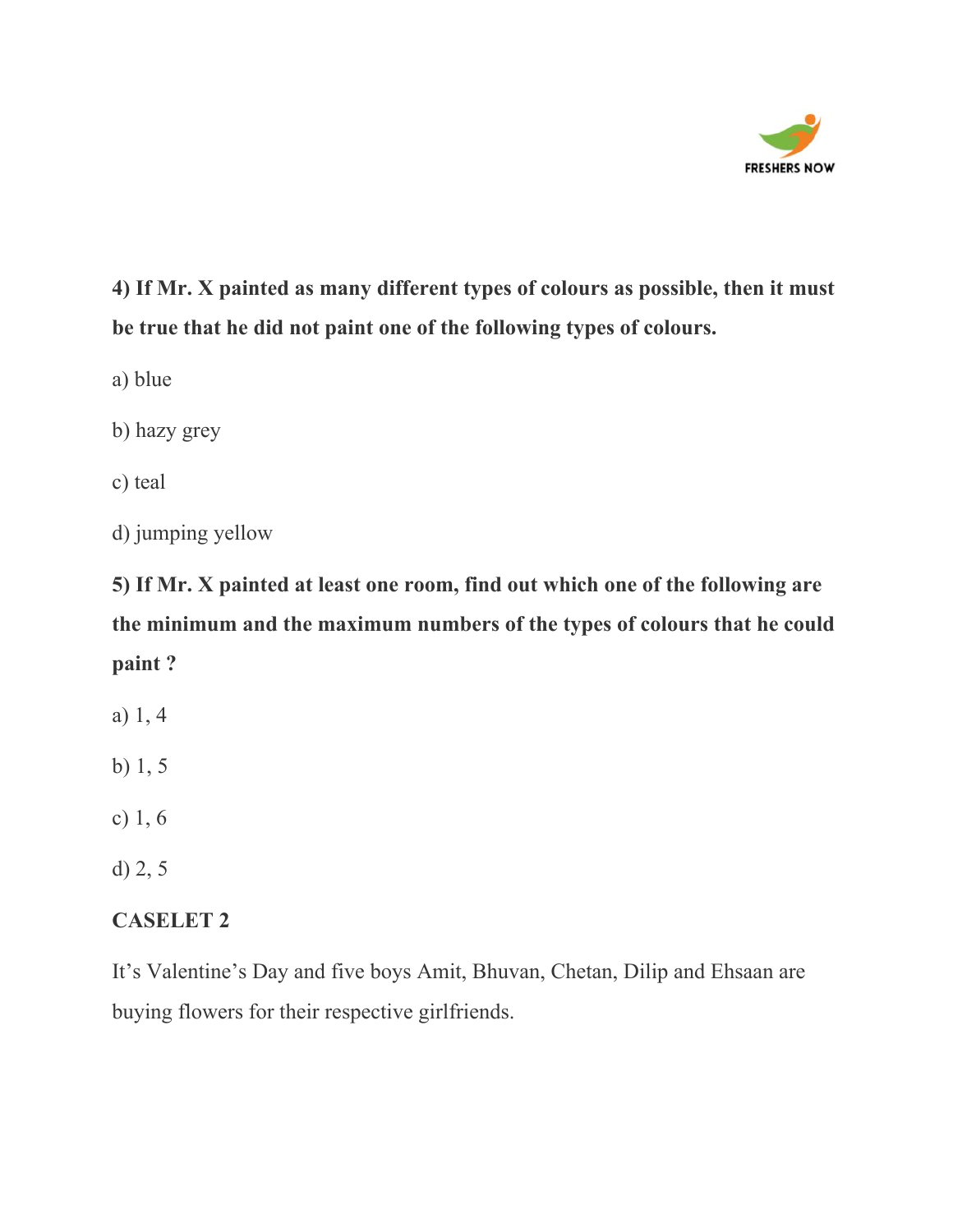

Each of these boys has a preference from 1 to 5 (1 being first preference, it is given the first rank) of flowers among orchid, rose, carnation, gerbera and daffodil.

There is a level of dissimilarity between the five boys and this is measured as the sum of the differences in the ranks assigned by them to each of these 5 flowers. The greater this difference, the more dissimilar the persons.

The following table indicates the preferences of each of these five boys

|                  | AMIT | <b>BHUVAN</b> | <b>CHETAN</b> | <b>DILIP</b> | <b>EHSAAN</b> |
|------------------|------|---------------|---------------|--------------|---------------|
| <b>ORCHID</b>    | 2    | 5             |               | 4            |               |
| <b>ROSE</b>      | 4    | ٠,            | з             | з            | 3             |
| <b>CARNATION</b> | 3    |               | 4             | 2            |               |
| <b>GERBERA</b>   | 5    | д             | 5             |              |               |
| <b>DAFFODIL</b>  |      | з             | ר             | 5            | 5             |

### **6) The pair of persons who are the most dissimilar among the following is:**

- a) Amit- Bhuvan
- b) Bhuvan- Dilip
- c) Dilip- Ehsaan
- d) Chetan- Ehsaan

### **7) Who among the following is most similar to Amit?**

a) Bhuvan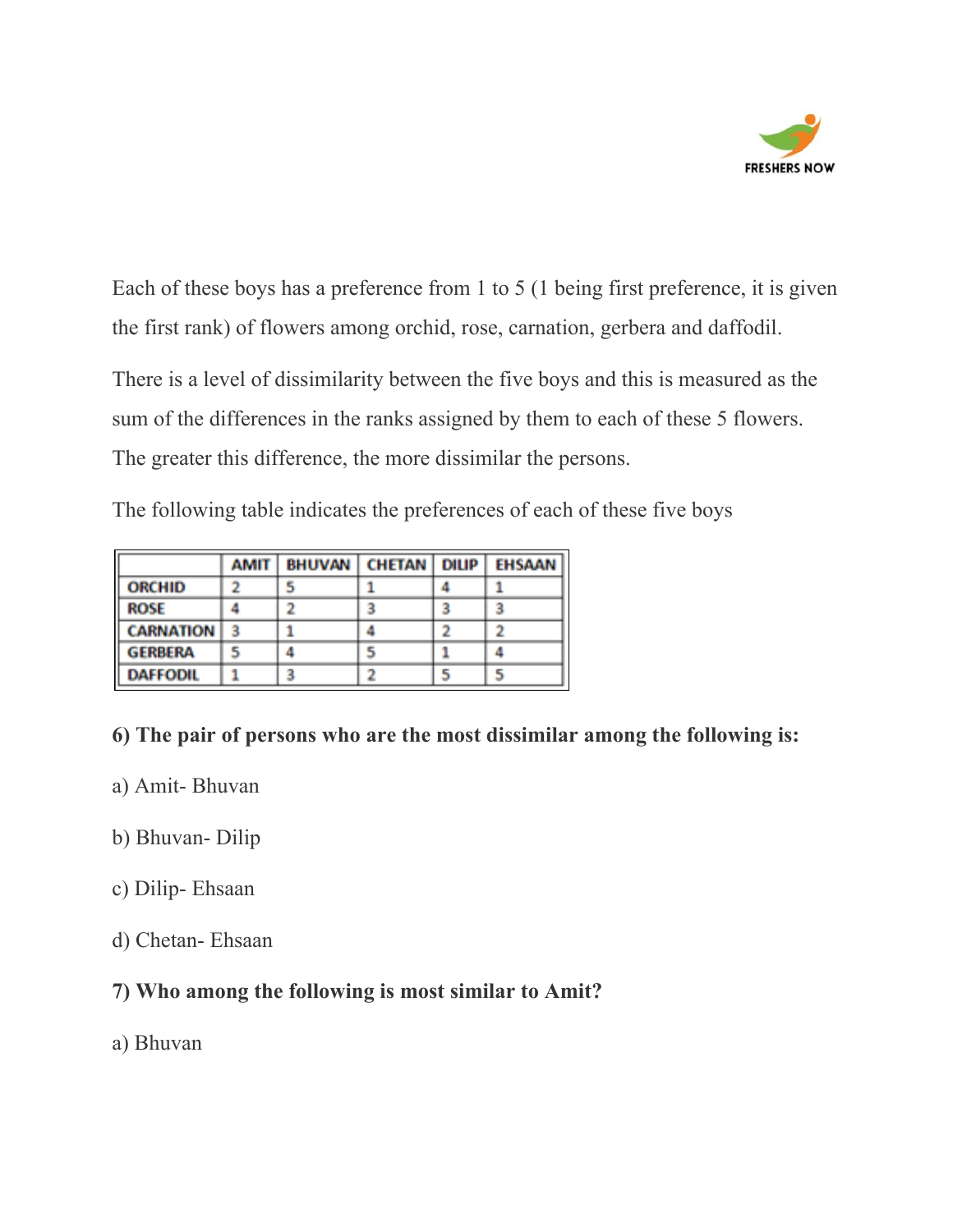

- b) Chetan
- c) Dilip
- d) Ehsaan

### **8) Which of the following pairs are the least dissimilar among the five?**

- a) Dilip-Ehsaan
- b) Amit- Chetan
- c) Chetan-Ehsaan
- d) Amit- Ehsaan

**9) For the person who's second preference is Rose, what is the level of dissimilarity with the one who's fourth preference is orchid?**

- a) 8
- b) 6
- c) 10
- d) 12

### **10) What is the level of dissimilarity between Amit and Ehsaan?**

a) 6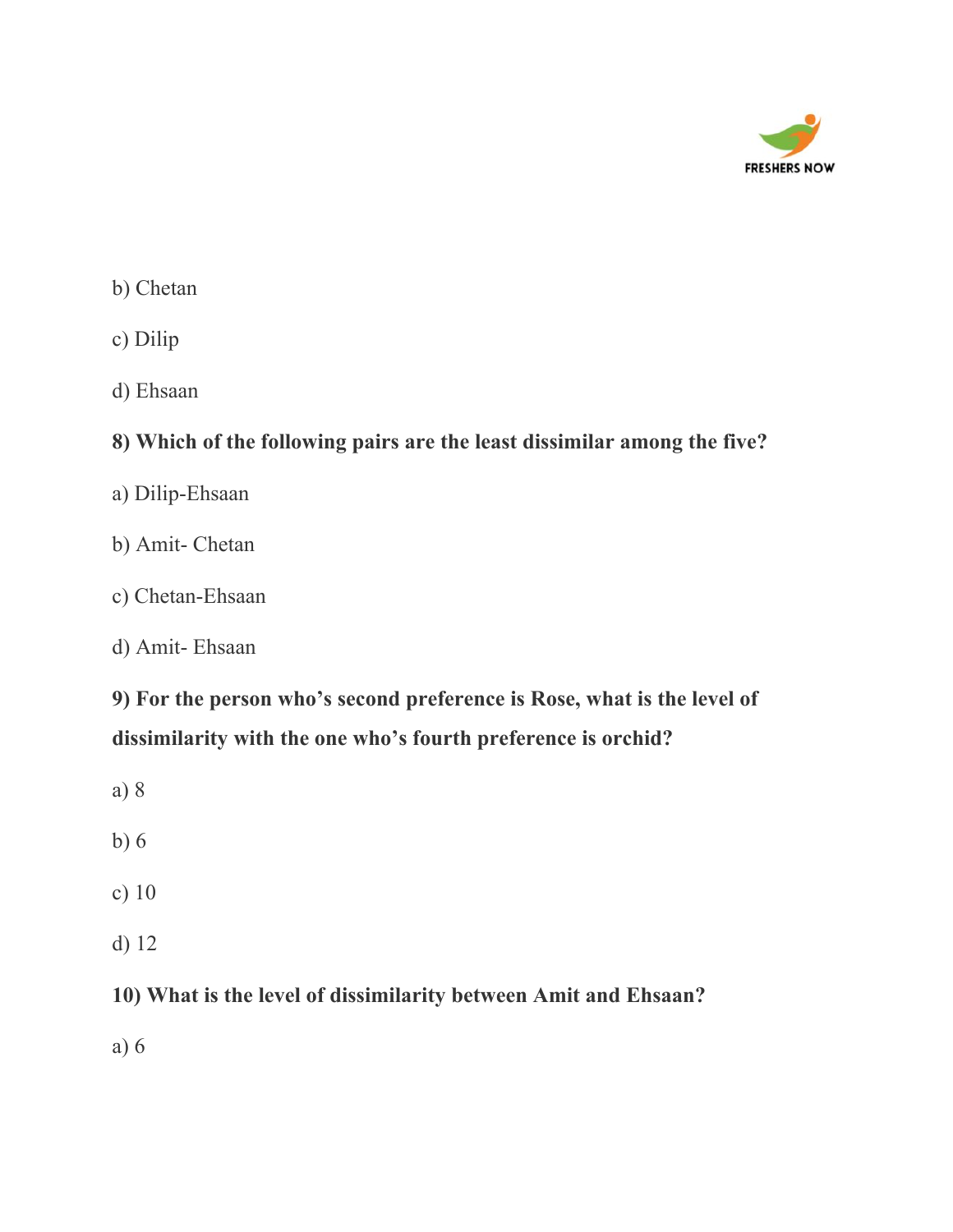

- b) 8
- c) 4
- d) 10

### **CASELET 3**

The two pie charts below show the percentage market share on value basis of the companies A to D and others in a sectorial market for 1999 and 2000



FIGURE 1: YEAR 1999 FIGURE 2 : YEAR 2000

Market size 1999= 150 crore Market size 2000= 375 crore

### **11) Which company had the minimum growth in sales in these two years?**

- a) B
- b) A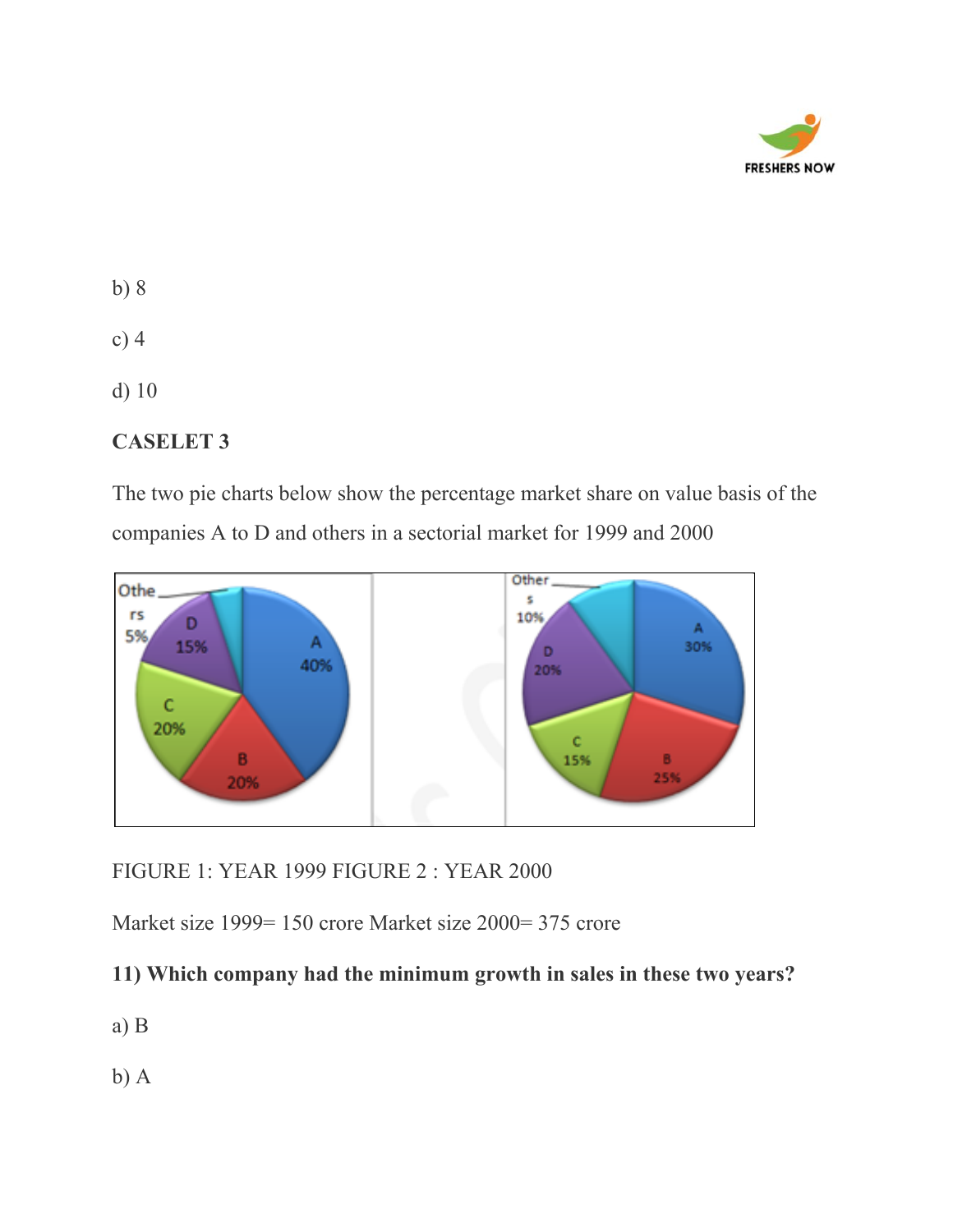

c) C

d) Others

**12) If each company increases its sales value by 10%, then what is the percentage growth of the detergent market?**

a) 10%

b) 20%

- c) 30%
- d) 8%

**13) If the total sales of the market is doubled for 1999 and 2000, what would be the ratio of sales of D for 2000 to 1999?**

a) 2:1

b) 3:4

- c) 15:8
- d) 10:3

### **Additional data for questions 14 to 16**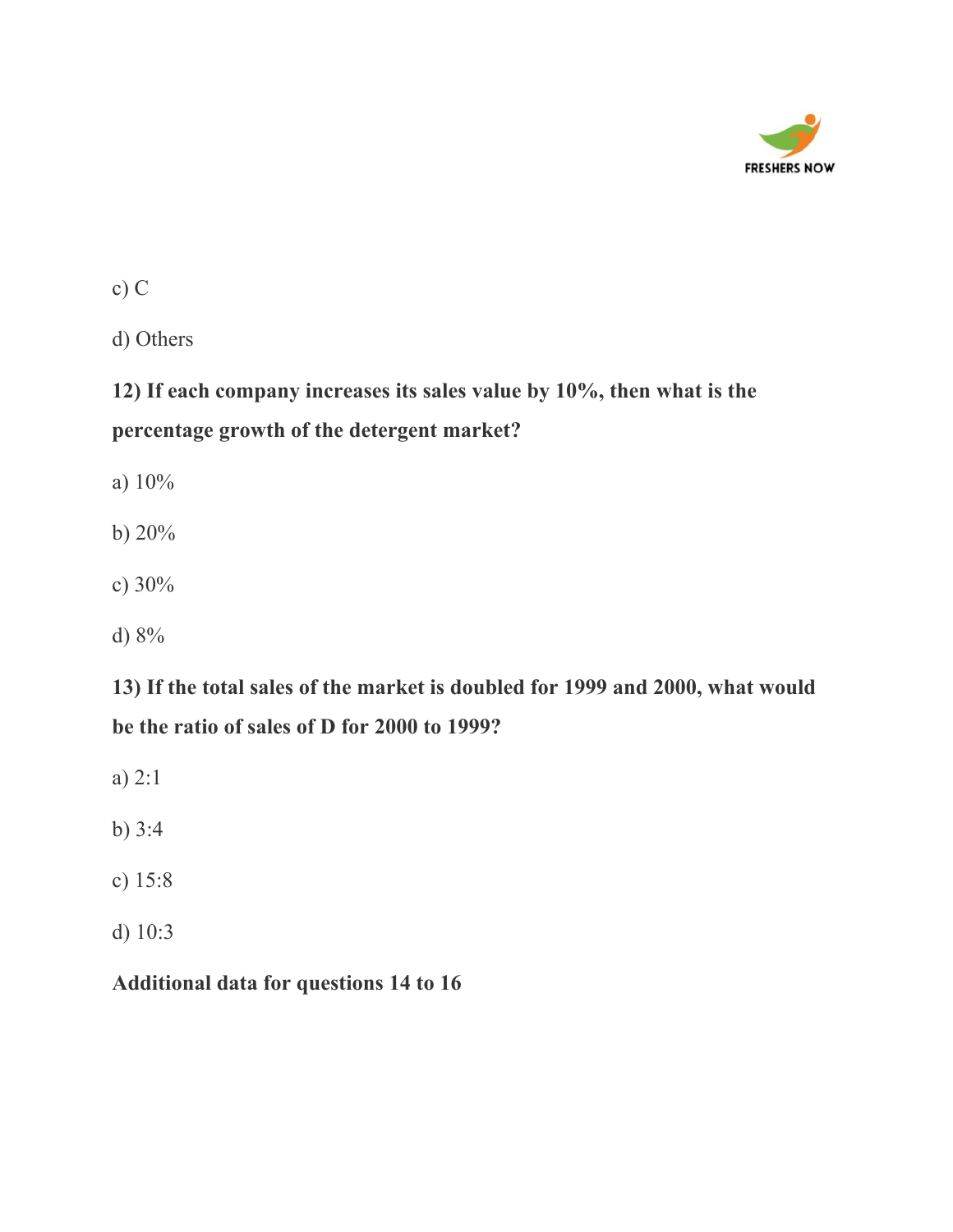



Product share of sales turnover for A in 1990

### **14) What is the market share of Bros in the market in 1999?**

- a) 7.5%
- b) 12%
- c) 9%
- d) cannot be determined

### **15) Which company has the highest profit percentage in 2000?**

- a)A
- b) B
- c) C
- d) cannot be determined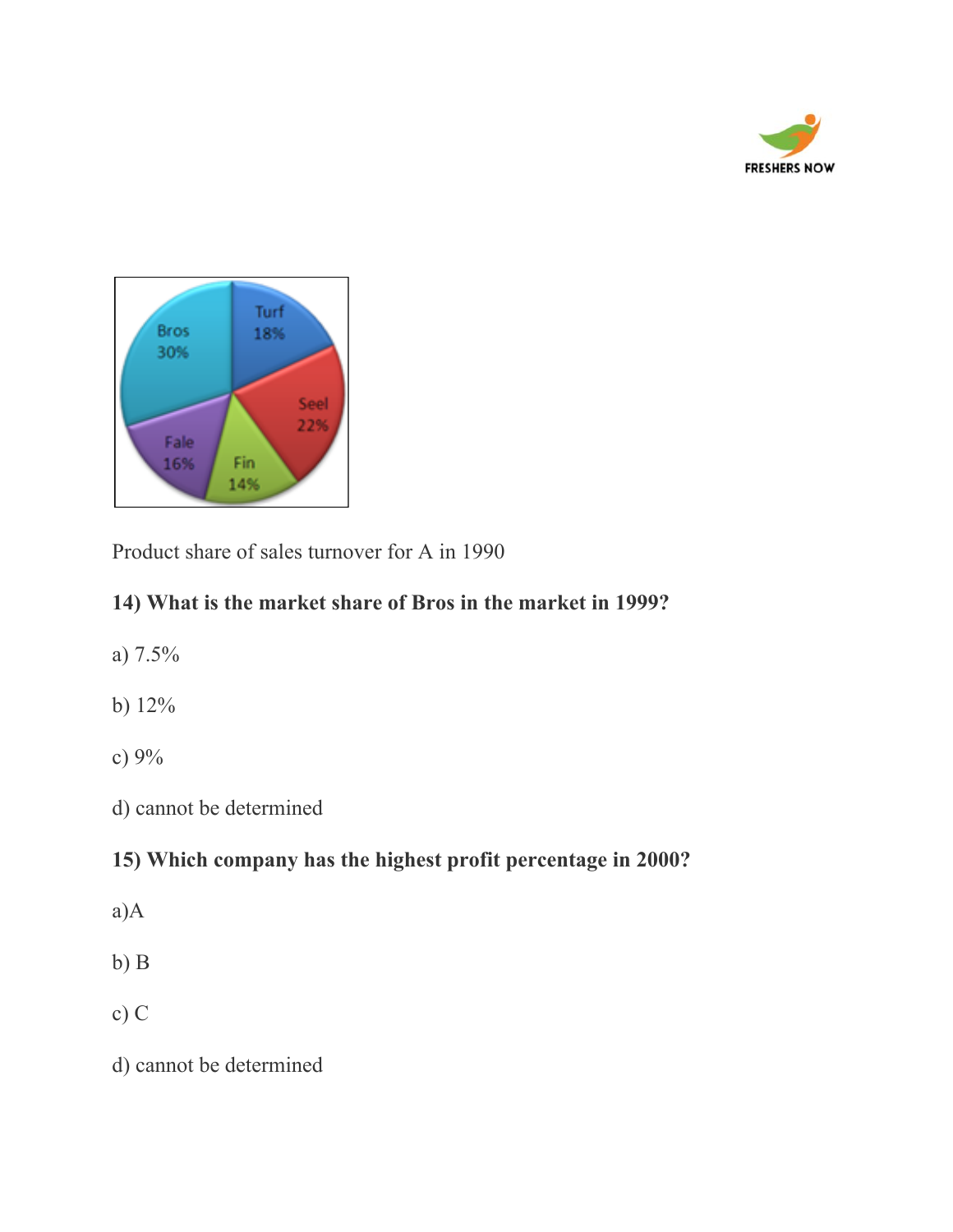

## **16) If the expenditure of C is growing at the rate of 10% per annum, what is the profit percentage in 2000 (Assume profit =25%)?**

- a) 404%
- b) 304%
- c) 379%
- d) 275%

### **CASELET 4**

On a playing ground, Ariya, Amita, Binoy, Shama and Payal are standing as described below facing the North.

- (i) Amita is 40 metres to the right of Shama.
- (ii) Ariya is 60 metres to the south of Amita.
- (iii) Binoy is 25 metres to the west of Shama.
- (iv) Payal is 90 metres to the north of Ariya.

### **17) Who is to the north-east of the person who is to the left of Amita ?**

- a) Binoy
- b)Shama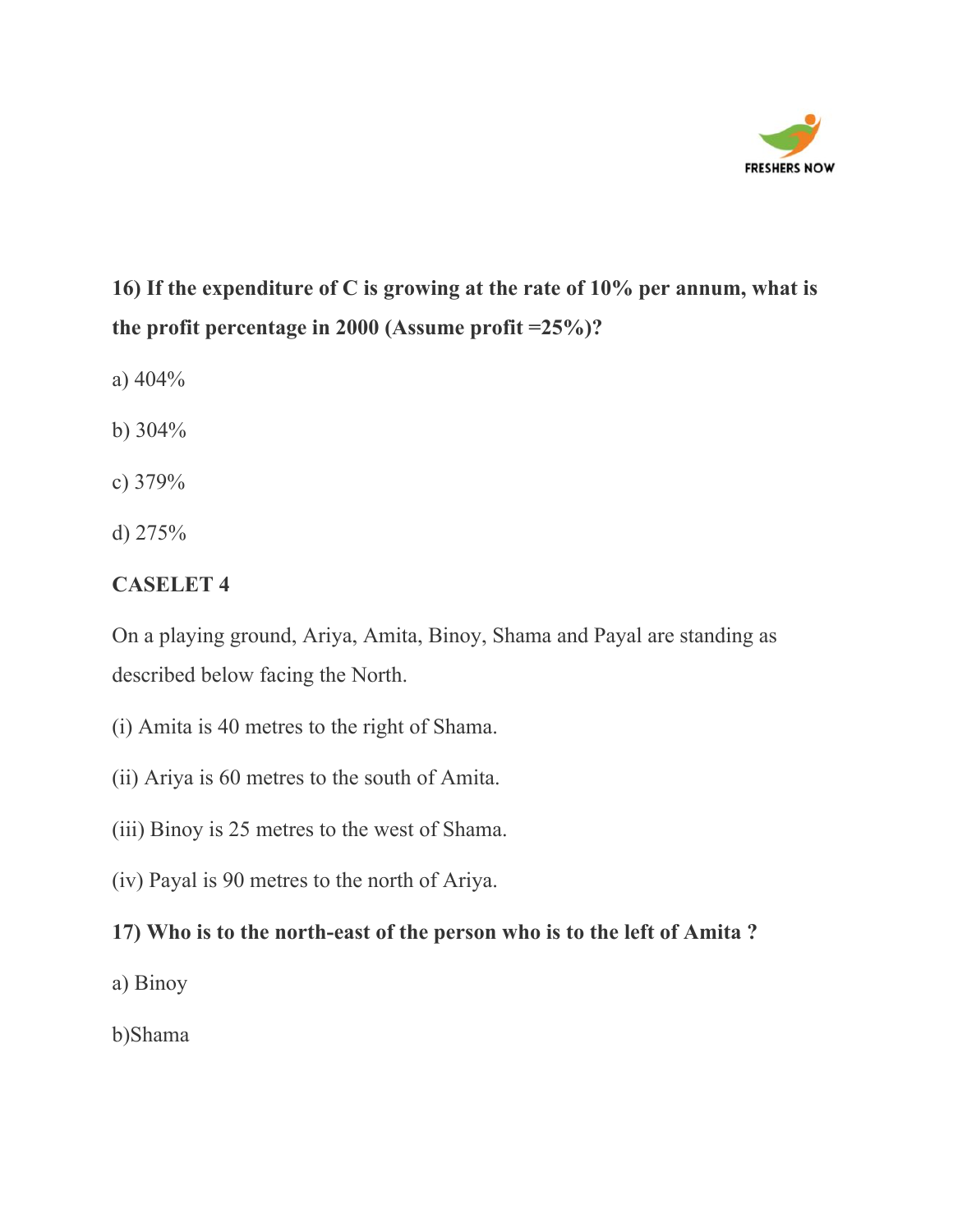

#### c)Ariya

d)None of these

# **18) If a boy walks from Binoy, meets Shama followed by Amita, Ariya and then Payal, how many metres has he walked if he has travelled the straight distance all through?**

- a) 215 metres
- b)185 metres
- c) 155 metres
- d) 245 metres

### **19) Who is to the south of the person who is to the north-east of Shama?**

- a) Ariya
- b) Binoy
- c) Amita
- d) both a &c

### **CASELET 5**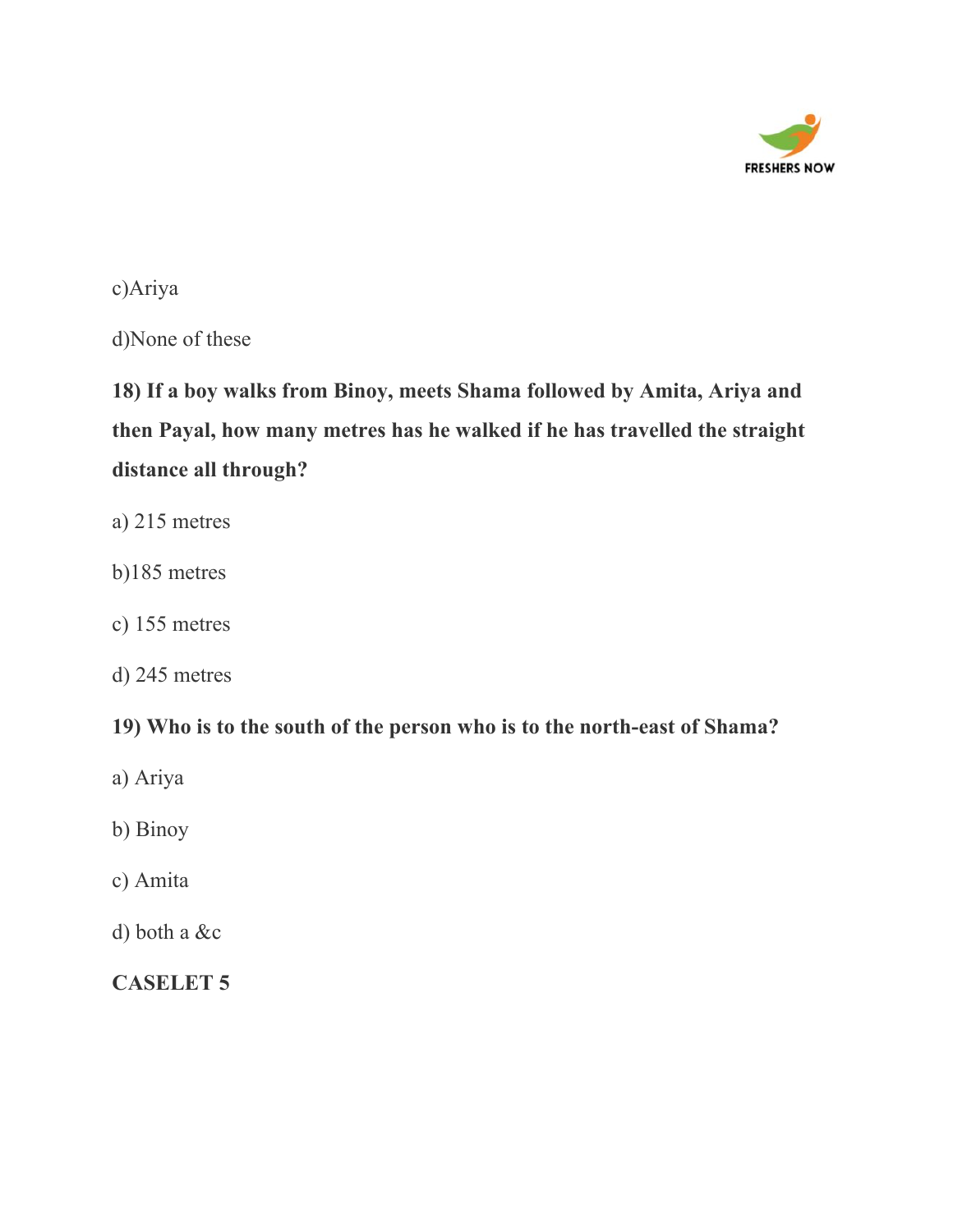

Eight years ago, Yellow was half as old as Green will be when Green is one year older than Blue will be at the time when Yellow will be five times as old as Blue will be 2 years from now.

Ten years from now Blue will be twice as old as Green was when Yellow was nine times as old as Blue.

When Blue was one year old, Yellow was three years older than Blue will be when Green is three times as old as Yellow was six years before the time

when Green was half as old as Blue will be when Yellow will be ten years older than Yellow was when Green was 1/3 rd as old as Blue will be when Yellow will be three times as old as she was when Green was born.

### **20) How old is Blue?**

a) 4

b) 6

c) 2

d) none of these

### **21) How old will Green be 10 years from now?**

a) 17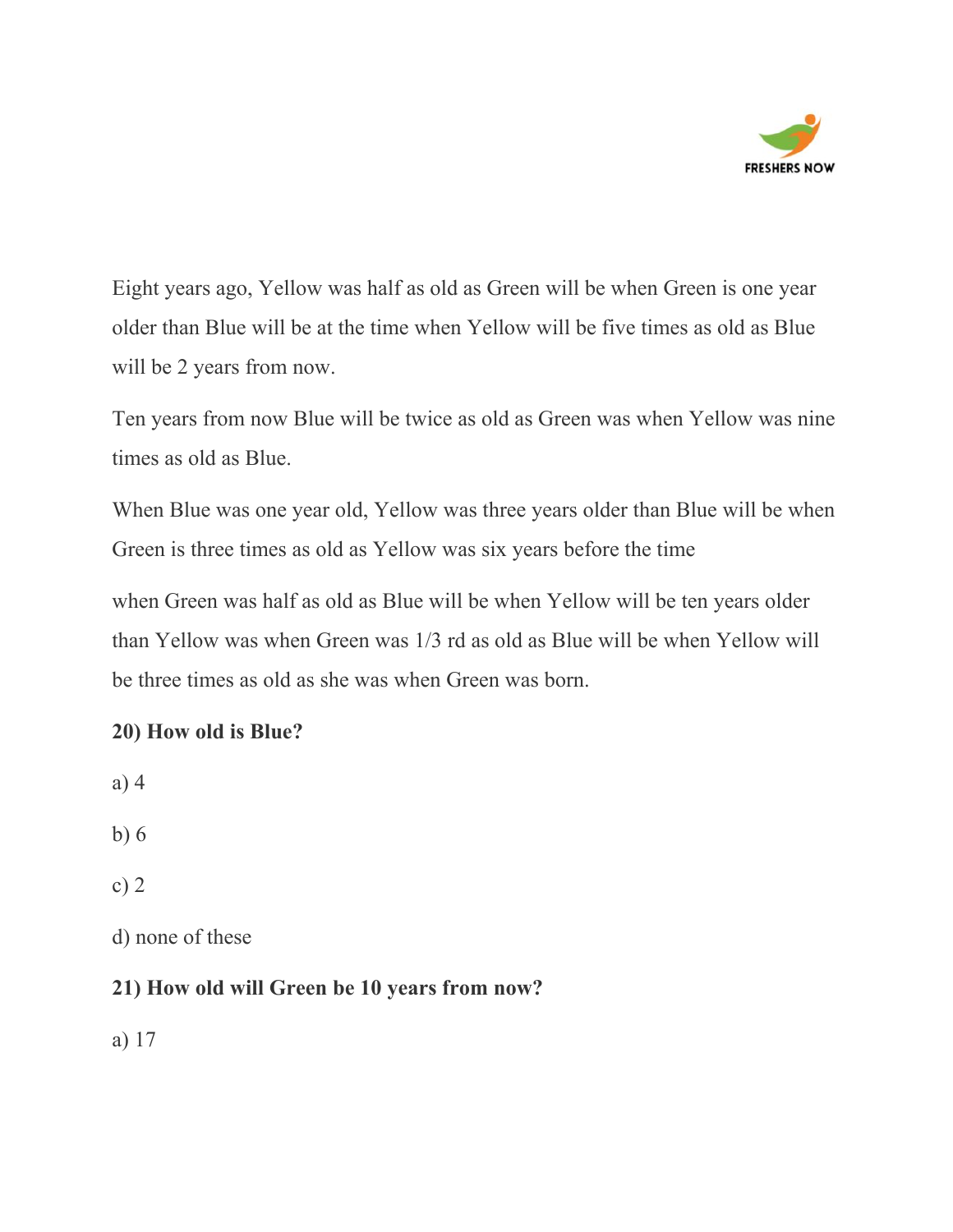

b) 8

c) 18

d) none of these

### **22) How old would have Yellow been 6 years ago?**

a) 15

b) 8

c) 9

d) none of these

### **CASELET 6**

After the 2nd MOCK CSAT, Seven friends – Charles, David, Hanish, Kedar, Mahoud, Ninja and Raul are comparing their scores in this exam. We know the following information about their scores.

(a) All of them had distinct scores.<https://www.freshersnow.com/entrance-exams/>

(b) Kedar scored the same marks as the average of the marks scored by Charles and David where Charles scored more marks than David.

(c) Both Mahoud and Ninja scored less marks than Hanish but more than Raul and the marks scored by Raul is not the least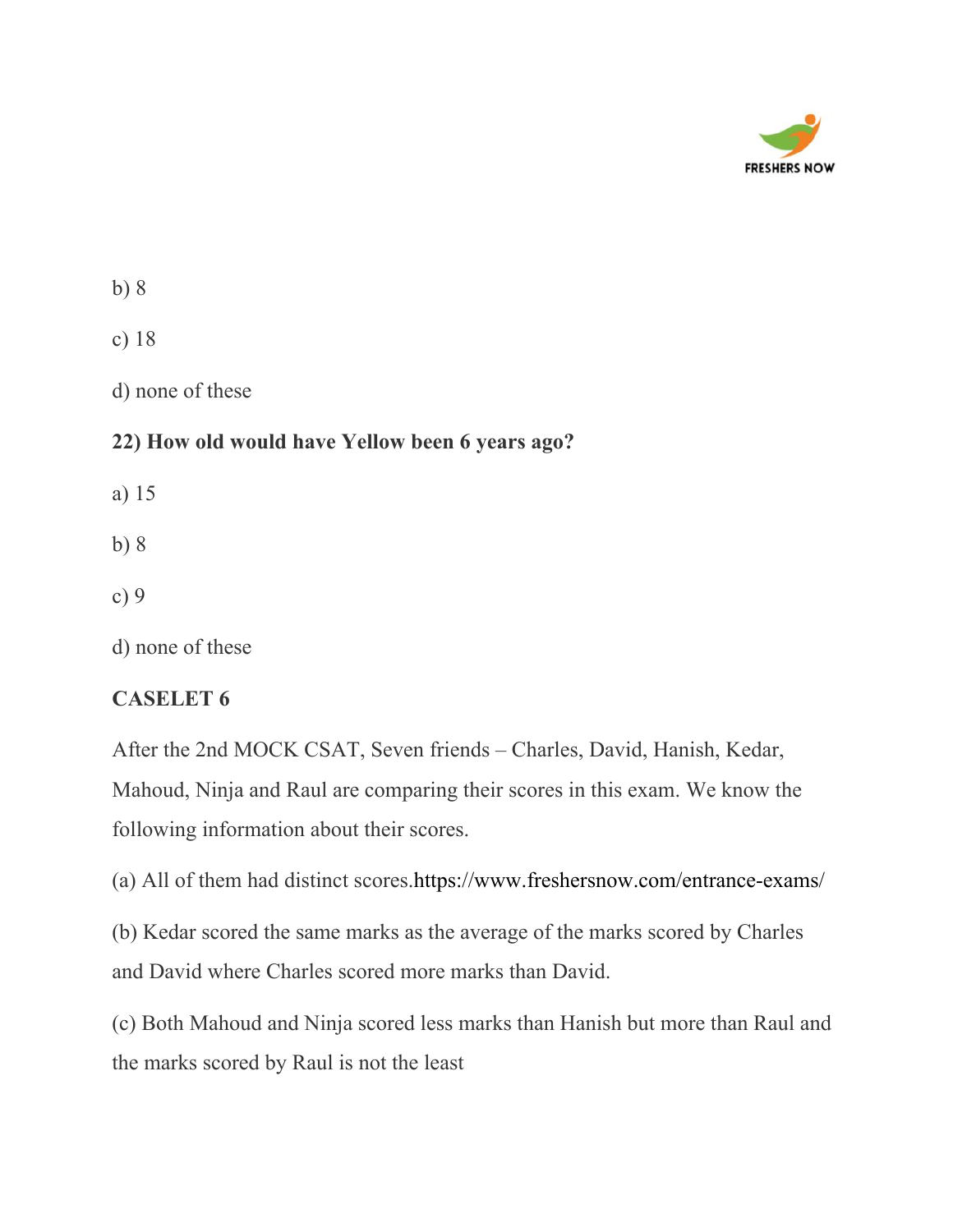

(d) The number of persons who scored more marks than Kedar is same as the number of persons who scored less marks than Kedar.

(e) Charles scored less marks than Mahoud.

### **23) Among them who scored the second highest marks?**

- a) Ninja
- b) Mahoud
- c) Chandru
- d) Cannot be determined

### **24) Among them who scored the second lowest marks?**

- a) Charles
- b) Raul
- c) Ninja
- d) Cannot be determined

### **25) How many people scored more marks than Charles?**

- a) 5
- b) 4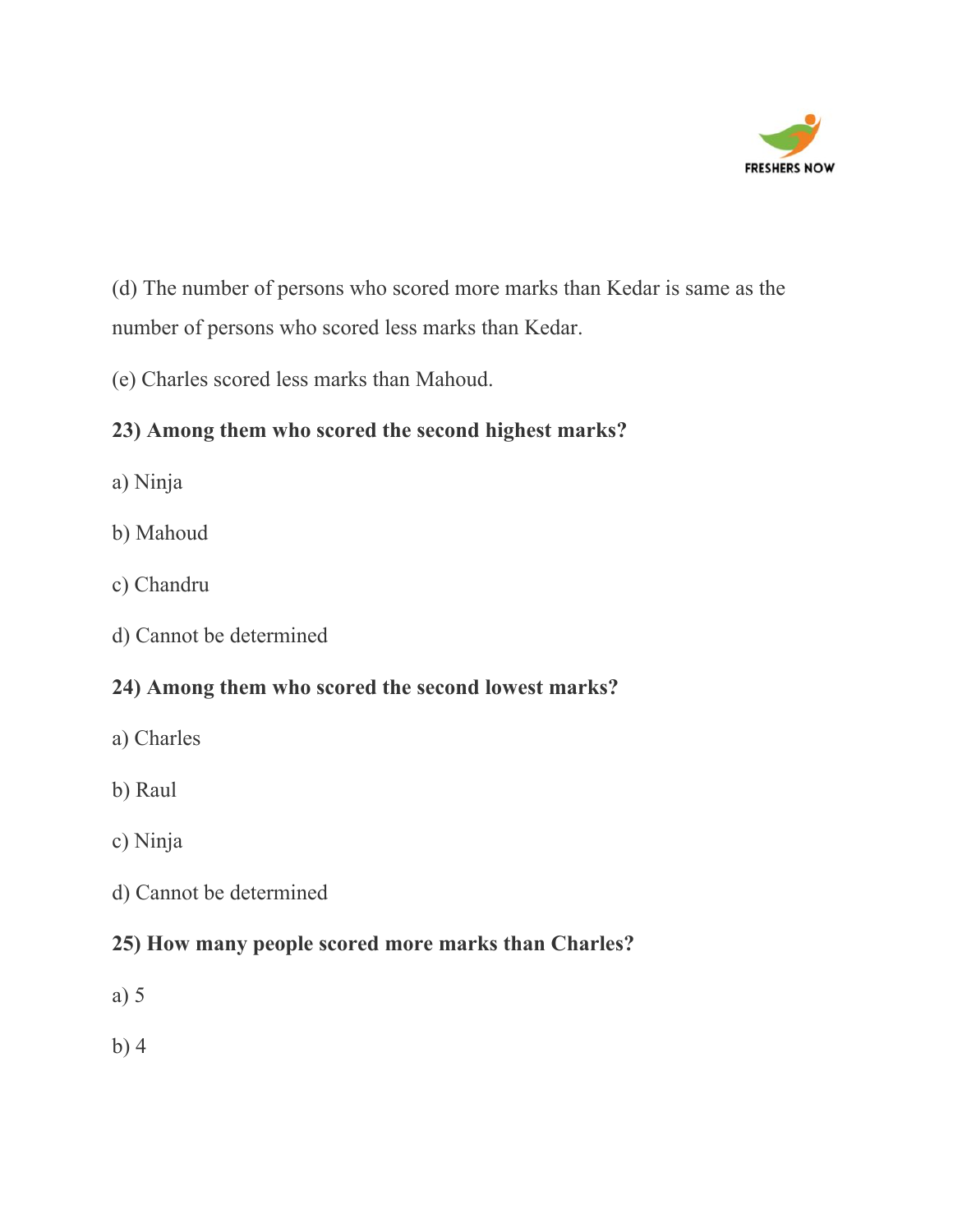

d) 2

**26) Whatis the number of persons whose scores are in between the scores of Ninja and David?**

a) 3

b) 2

c) 1 D) 0

d) 0

### **27) Which of the following is true?**

a) Ninja scored more than Mahoud.

b) David scored more than Ninja.

c) Raul scored more than Kedar

d) Ninja scored more than David.

### **CASELET 7**

The given figure shows the production and consumption of Ragi in India over a period of 5 years.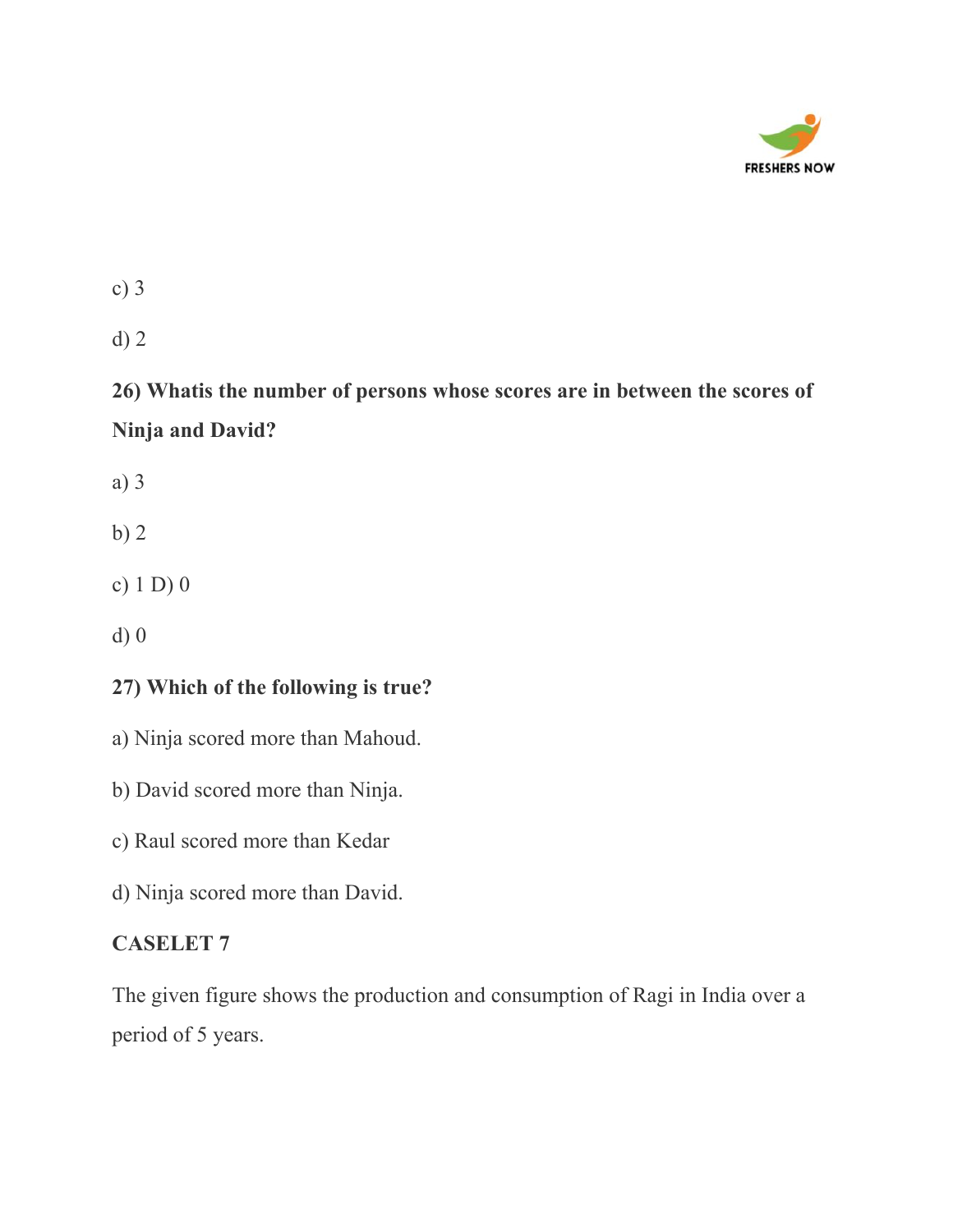



**28) If surplus ragi available each year was exported, what % of the ragi produced between the years '97-98 and '00-01 was exported?**

- a) 15%
- b) 10%
- c)  $6\%$

d) none of these

### **29) Between the years '96-97 and '00-01,the following can be said about the cumulative production and consumption of ragi**

a) Cumulative production of ragi exceeded that of consumption by 18 lac tones

b) Cumulative consumption of ragi was 89% of the cumulative consumption of ragi during this period.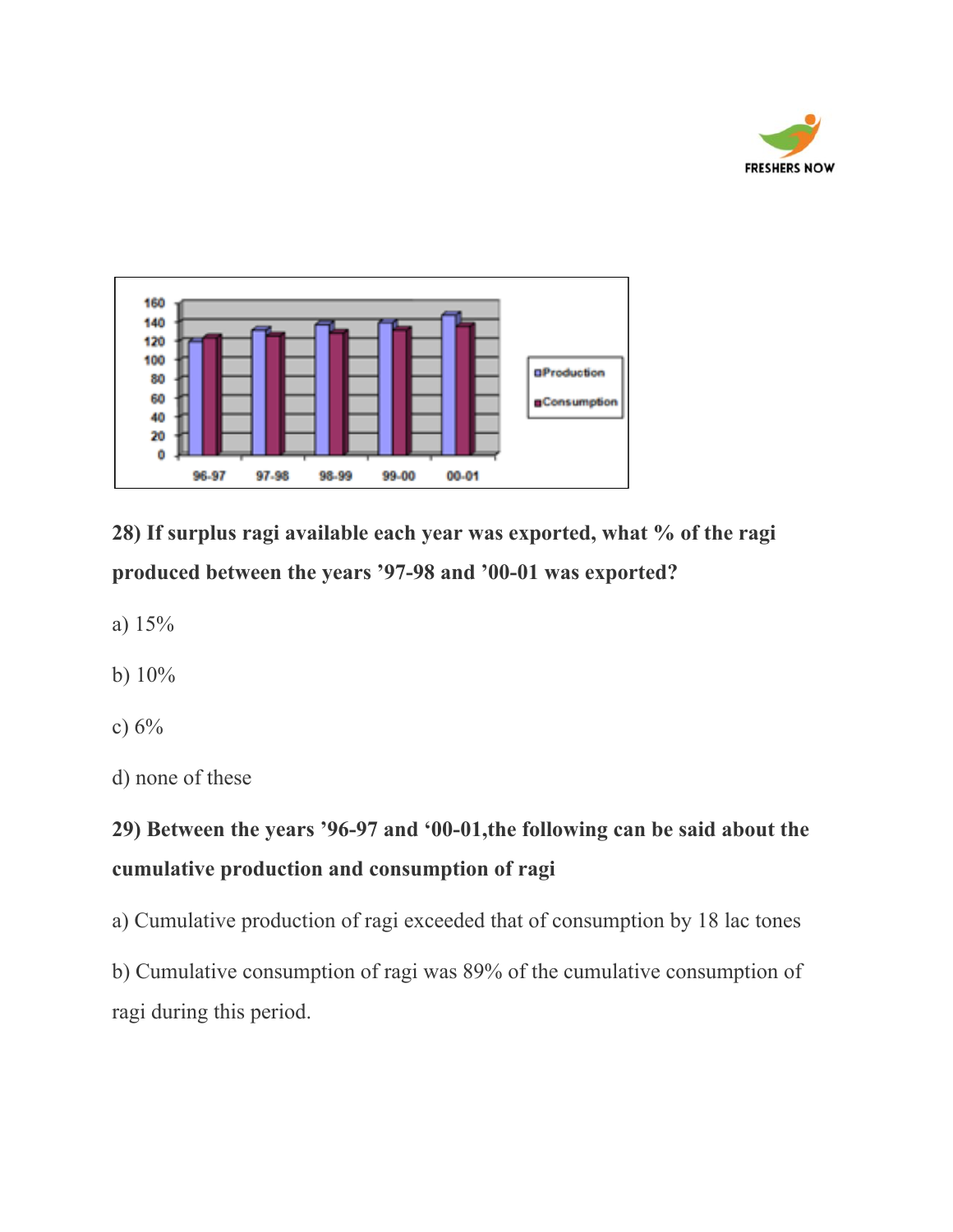

c) Cumulative production of ragi exceeded cumulative consumption of ragi by 4.7% during this period.

d) Consumption of ragi never exceeded the production of ragi during this period.

**30) Which of the following statements are true?**

**I) The YOY rate of growth of production of ragi has been greater than the YOY rate of growth of consumption of ragi during the period 97-98 to 00-01**

**II) The CAGR rate of growth of productionof ragi has been greater than the CAGR rate of growth of consumption of ragi during the period 97-98 to 00-01**

**III) The amount of ragi exported in a given year was greater than the previous year during all the years in the period 97-98 to 00-01**

- a) I only
- b) I and II only
- c) III only
- d) II only

**31) What was the % rate of growth in production of ragi between the period 99-00 and 00-01?**

a) 4.05%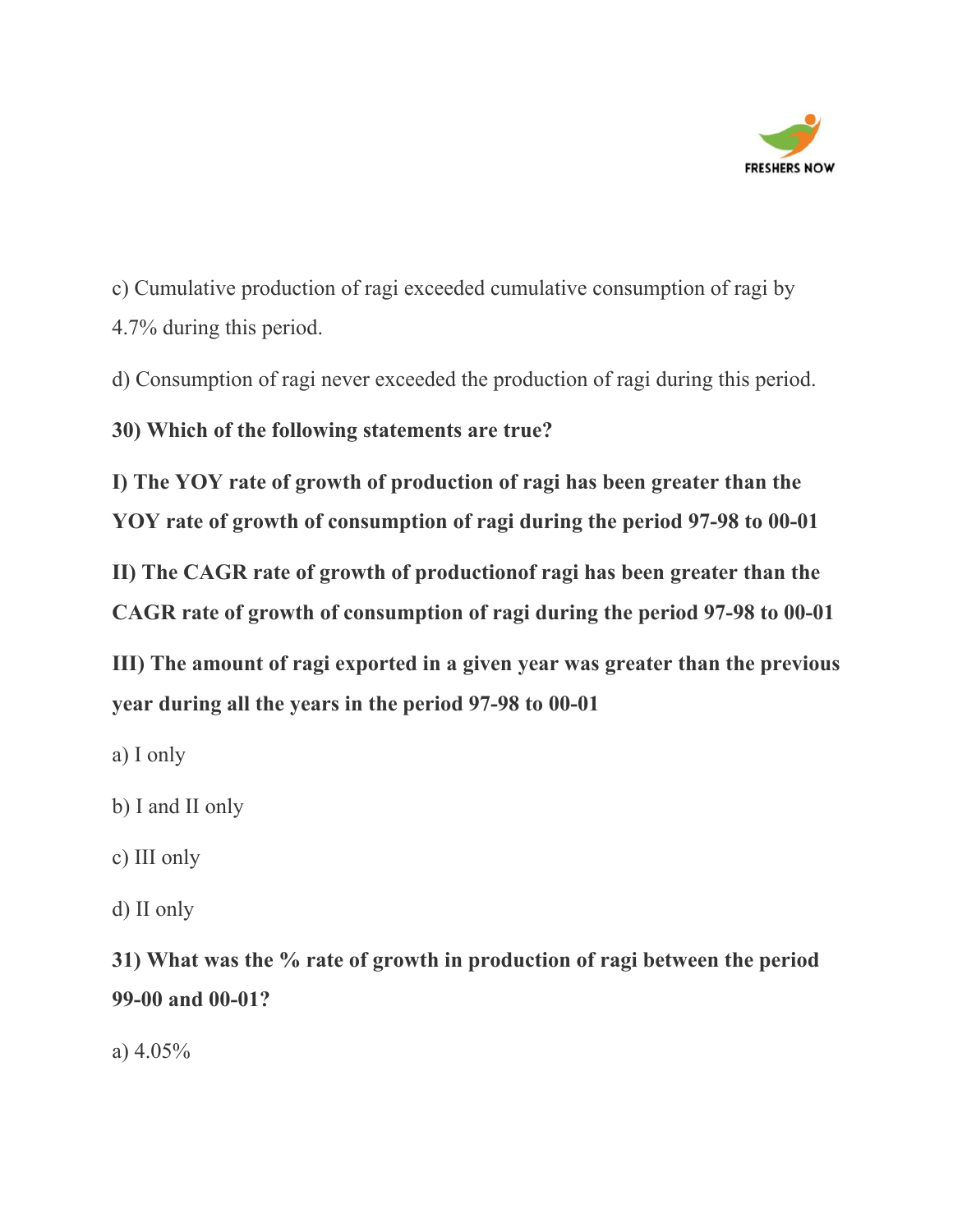

b)  $5.71\%$ 

c) 1.67%

d) $10\%$ 

## **32) Which of the following years witnessed a two digit rate of growth of ragi? I) 97-98 II) 99-00 III) 00-01**

- a) I only
- b) I and II
- c) I and III
- d) none of these

#### **CASELET 8**

The International Kabbadi League (IKL) was formed last month to give a boost to the game at international standards.

It had a tournament, where 2 teams played some matches. Each team comprised of 7 players each.

The listings of the 2 teams X and Y were lost, but certain details regarding the players were available. A,B,C,D,E,F,G,H,I,J,K,L,M and N are the players.

D and E were in Team X, K and G were in team Y.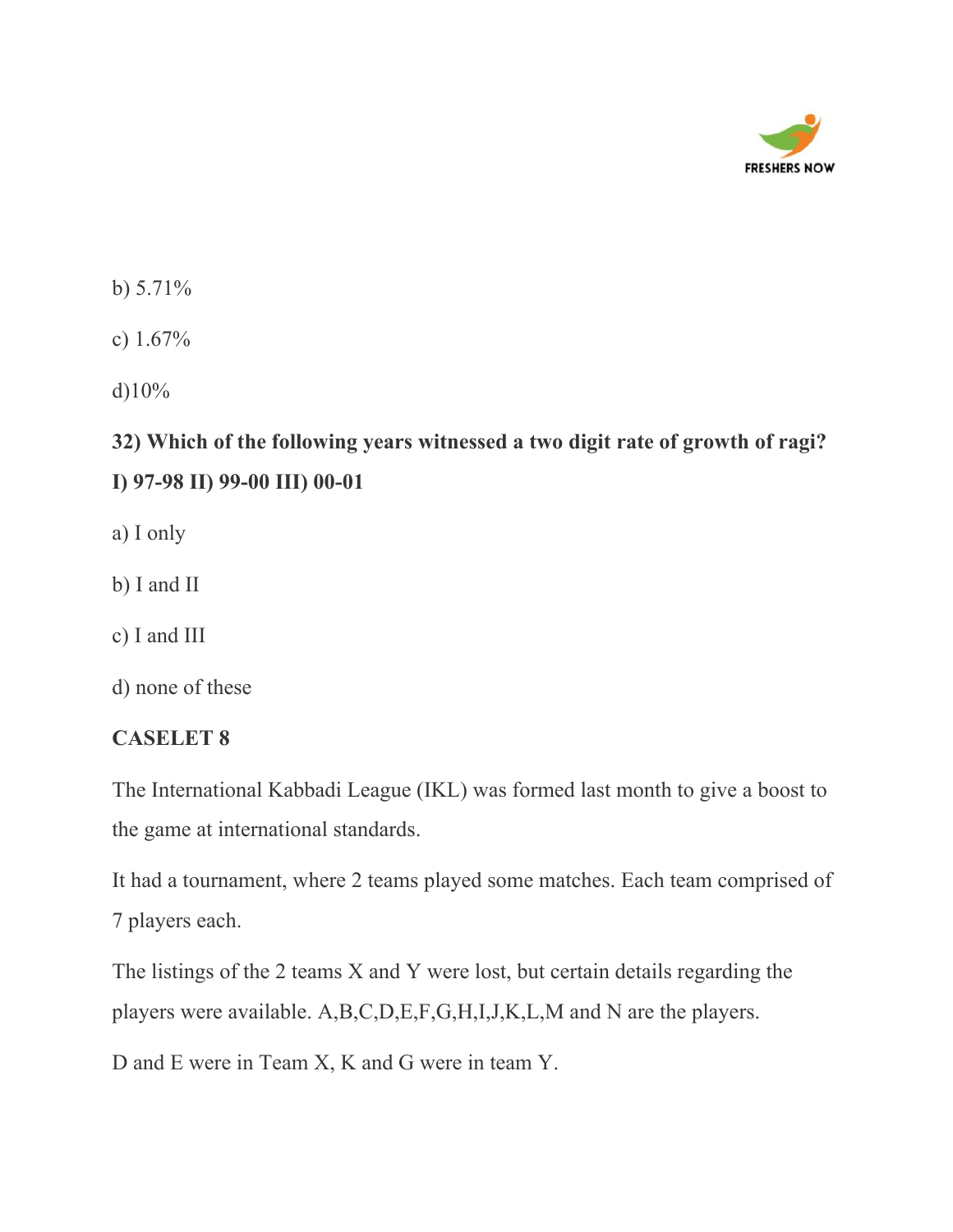

H and B were in the same team, but not in the team in which F was.

The sum of the scores of members of Team Y was not greater than 115.

The table containing the details of the players and their scores is below

|                         |                  |  |                                                                        |  |                        | 11.27 | M | N                 |
|-------------------------|------------------|--|------------------------------------------------------------------------|--|------------------------|-------|---|-------------------|
| Ш<br><b>1979</b><br>- 9 | <b>Color and</b> |  | 相称<br><b><i><u>PERSONAL PROPERTY AND IN THE REAL PROPERTY.</u></i></b> |  | <b>Barnett Barnett</b> |       |   | <b>STATISTICS</b> |

### **33) Which of these players was definitely in Team Y?**

- a) L
- b) M
- c) N
- d) None of these

**34) If the score for team Y was less than 110, what could be the score of team X?**

- a) 135
- b) 137
- c) 139

d) cannot be determined

**35) Which of these players could not be in team Y, if the score of Y was 115?**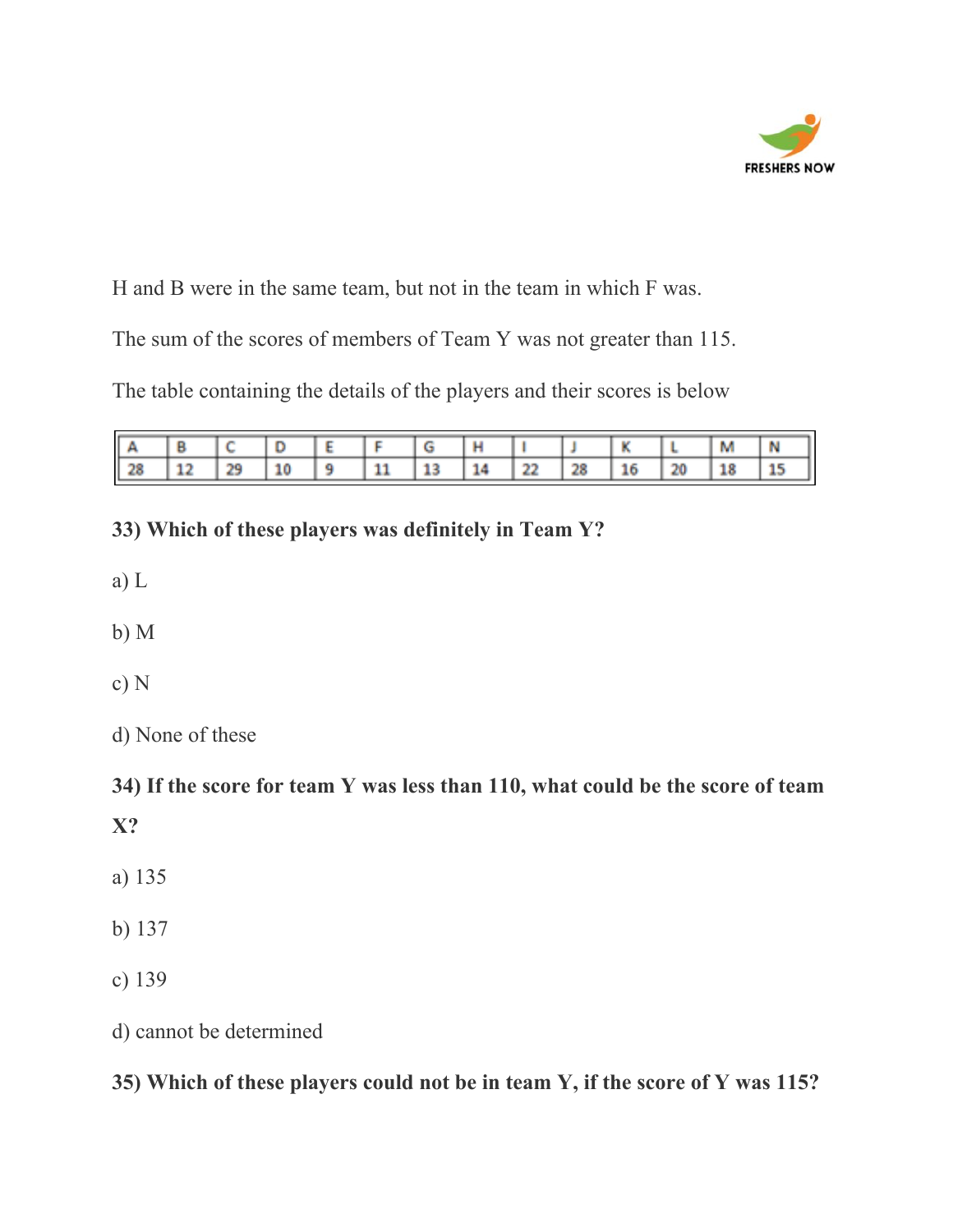

| ٠ |  |
|---|--|

- b) L
- c) M
- d) N

**36) Which of these players was definitely in team X, if the score of Y was 112?**

- a) I
- b) L
- c) M
- d) N

**37) Which of these players are definitely in Team X?**

- a) F
- b) H
- c) B

d) none of these

**CASELET 9**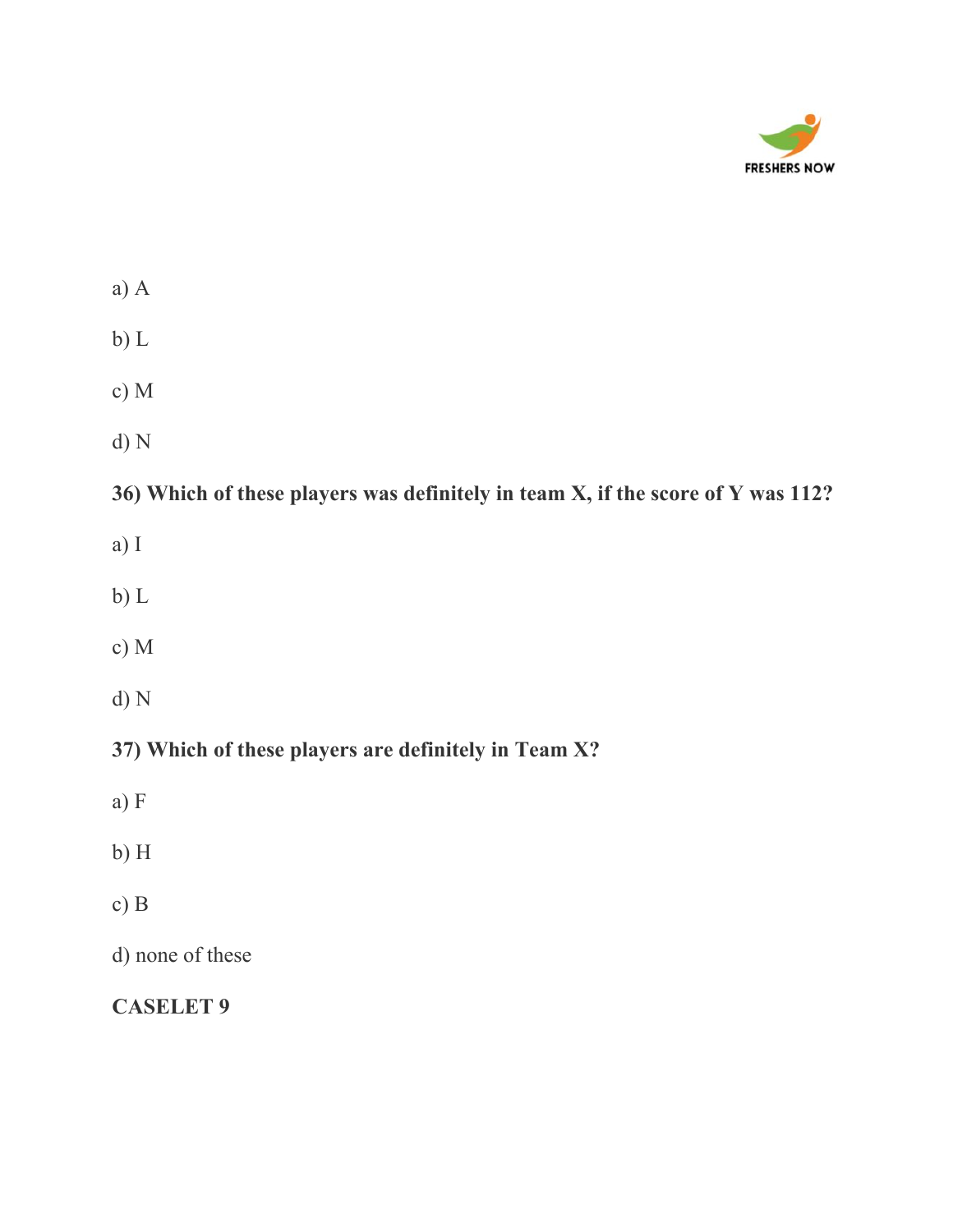

To assess the SOPS handed out in the Union budget during a prime time program, a news channel must choose 2 GDA members and 2 RGP members. At least one should be an economist and at least one should be an industrialist. The GDA members are A,B,C,D and E, RGP members are F,G,H and I. C,F, and G are economists. D and I are industrialists. F and C are at loggerheads, and will not appear together. F will take part only if A takes part. D refuses to participate if G is present and E refuses to participate if I is present.

### **38) Which of the following is not an acceptable panel?**

a) F,H,A,D b) G,H,A,C c) H,I,B,C d) F,I,A,D

### **39) How many acceptable panels can be put together?**

- a) 9
- b) 5
- c) 10
- d) 11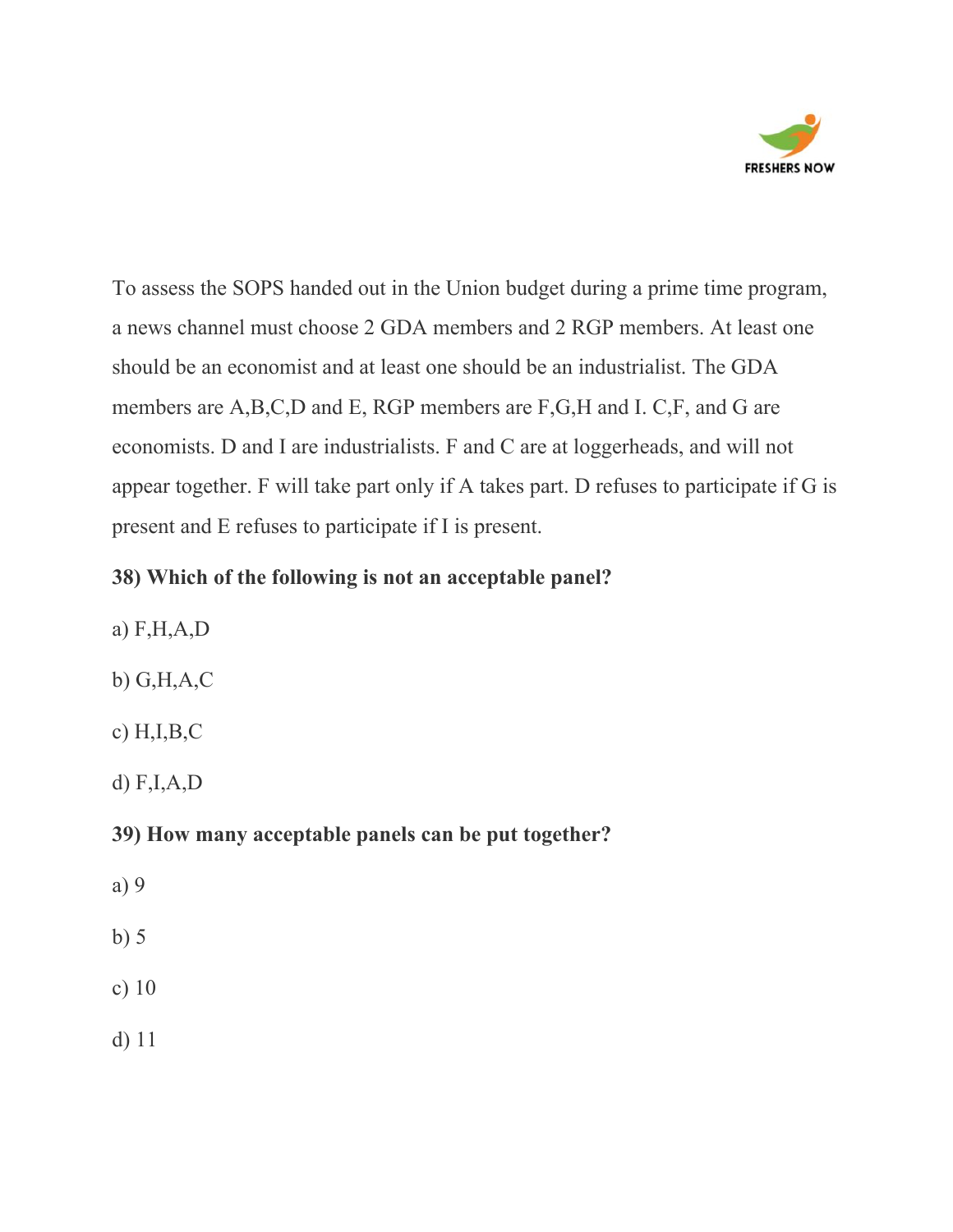

## **40) Which of the nine members in the panel will feature in the greatest number of different acceptable panels?**

- a) C
- $b) F$
- c) A
- d) I

**41) If A and B are chosen as the GDA members, then who will represent the panel from the RGP party?**

- a) F and I only
- b) G and H
- c) G and I only
- d) a or c

#### **CASELET 10**

Six players, Kramnik, Topalov, Shirov, Leko, Polgar and Anand participate in a chess tournament.

In the first round, each player plays one match against every other player. The winning player is awarded 3 points and the losing player gets 1 point.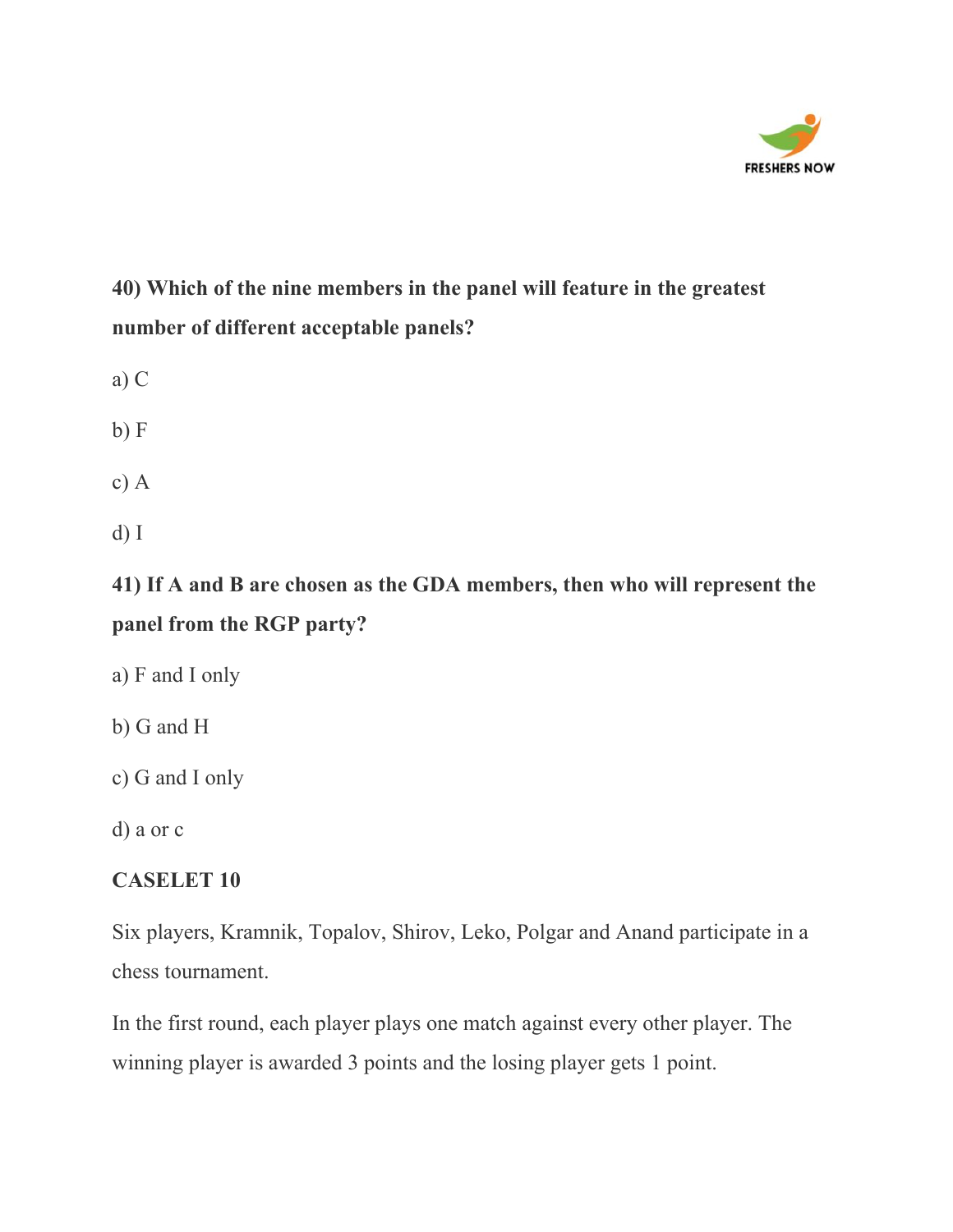

In case of a draw, each player is awarded 2 points. The player with the highest number of points enters the final.

The semifinal is played between the next two players. The winner of the semifinal enters the final. The winner of the finals is declared the champion.

There can be no draws in the final and the semifinal. The results of all the matches played by the players at the end of the tournament are given below.



### **42) Who is the champion?**

- a) Kramnik
- b) Topalov
- c) Leko
- d)Anand

### **43) The semifinal is played between players**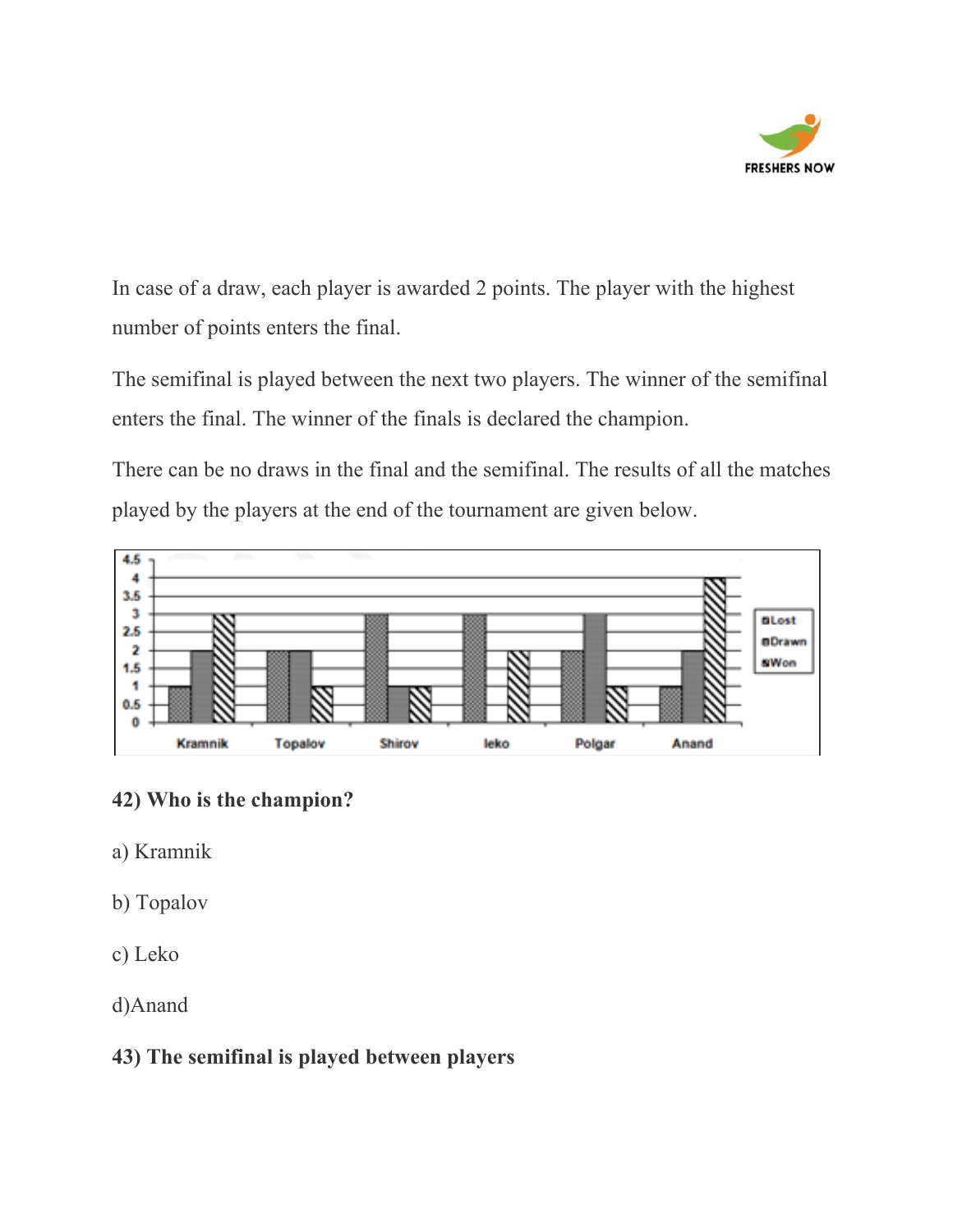

- a) Kramnik and Topalov
- b) Topalov and Polgar
- c) Kramnik and Anand
- d) Polgar and Anand

### **44) Find the points of the semifinalists before the semifinal**

- a) 9,10
- b) 10,10
- c)10,11
- d)11,11

### **45) Which two players played the final?**

- a) Kramnik and Topalov
- b) Topalov and Leko
- c) Kramnik and Anand
- d)Topalov and Anand
- **46) Which of the following is/are true?**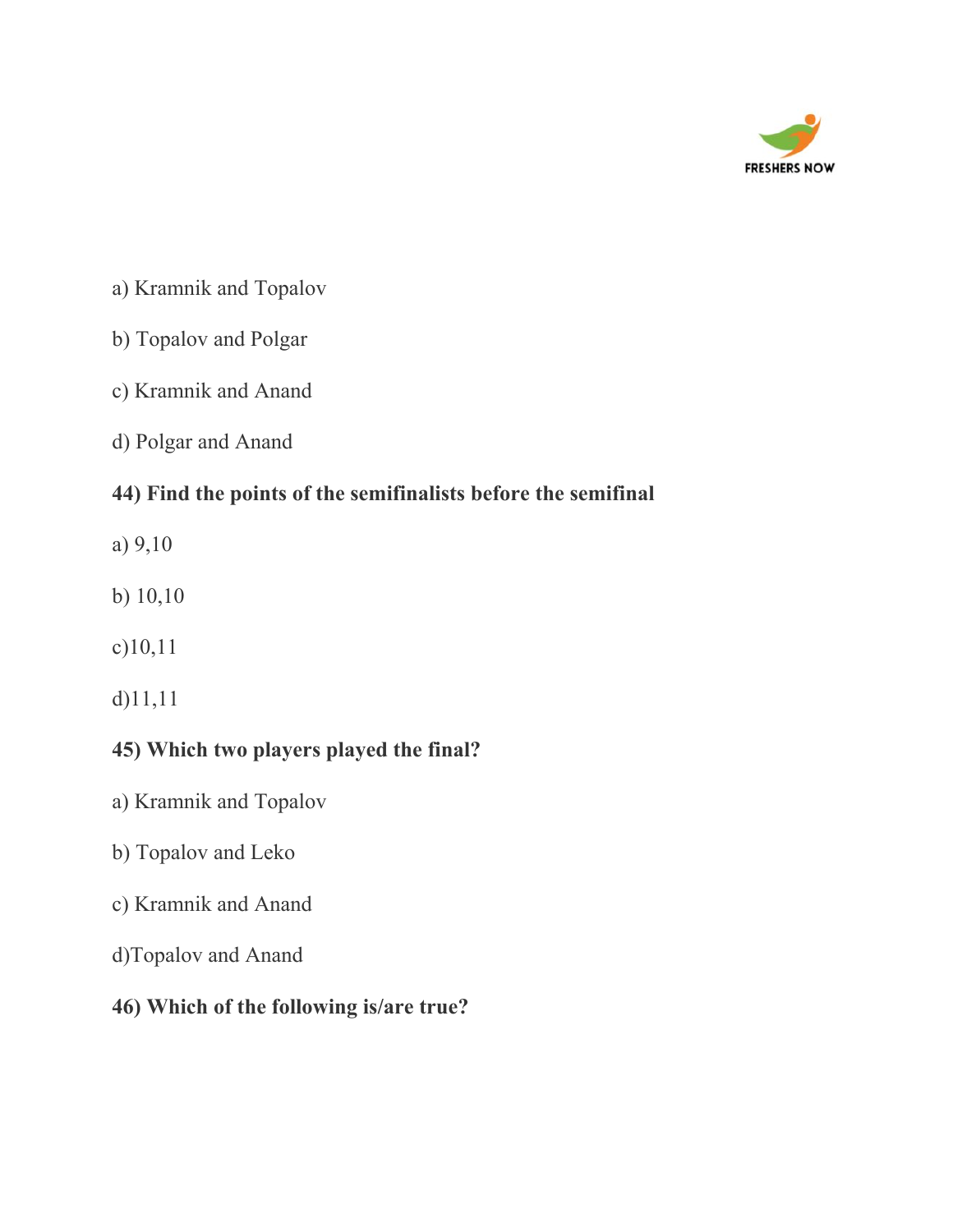

**I. The top three rankings at the end of the tournament are the same as those at the end of the first round.**

**II. Anand won the maximum number of matches in the first round.**

**III. Kramnik has the highest number of points at the end of first round.**

a) I only

b) II only

c) III only

d) I, II and III

#### **CASELET 11**

The Poolside chess club management had misplaced the order of it's annual winners from 2001 to 2005, among Pavan, Bishu, Rahul, Arti and Gavin.

When 5 of the regular staff  $(A, B, C, D, E)$  in the club were questioned about the winners, each gave their respective orders as shown in the table.

When the records were finally retrieved, the management, out of sheer exuberance, decided to reward the staff as follows. If any of the staff had named all 5 in the right order he would get Rs 10000 as cash prize. If the staff names "n" out of all 5 years correctly, he will get (n+1) thousand Rupees as cash. It was found that each staff won a different amount of money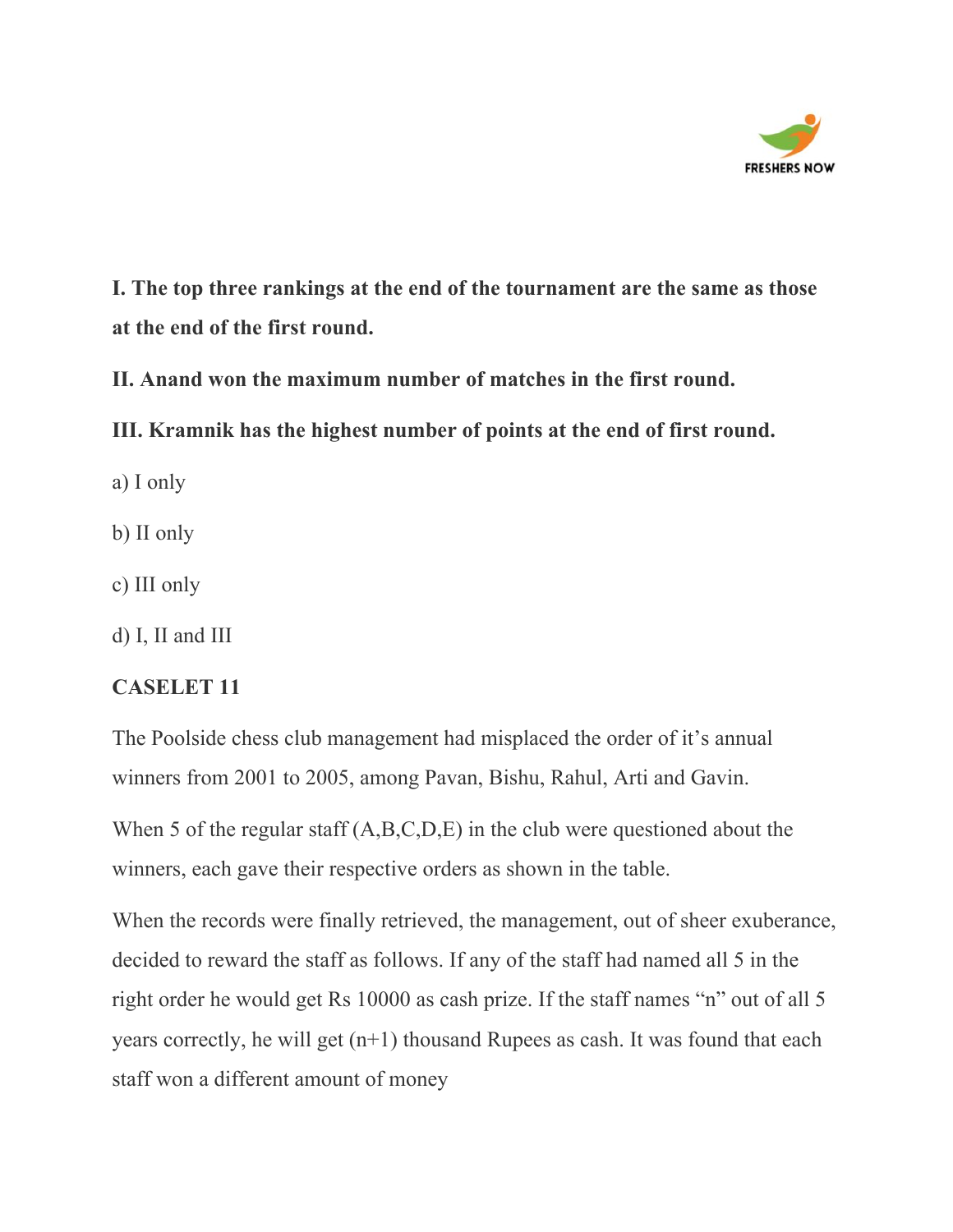

### **47) Who won the chess tournament in 2003?**

- a) Pavan
- b) Gavin
- c) Arti
- d) none of these

### **48) How many of the staff correctly mentioned the winner of 2003 ?**

- a) 1
- b) 4
- c) 0
- d) 3

### **49) Who won the least amount as reward?**

- a)A
- b) D
- c) B
- d) C

### **50) Who won the chess tournament in 2001?**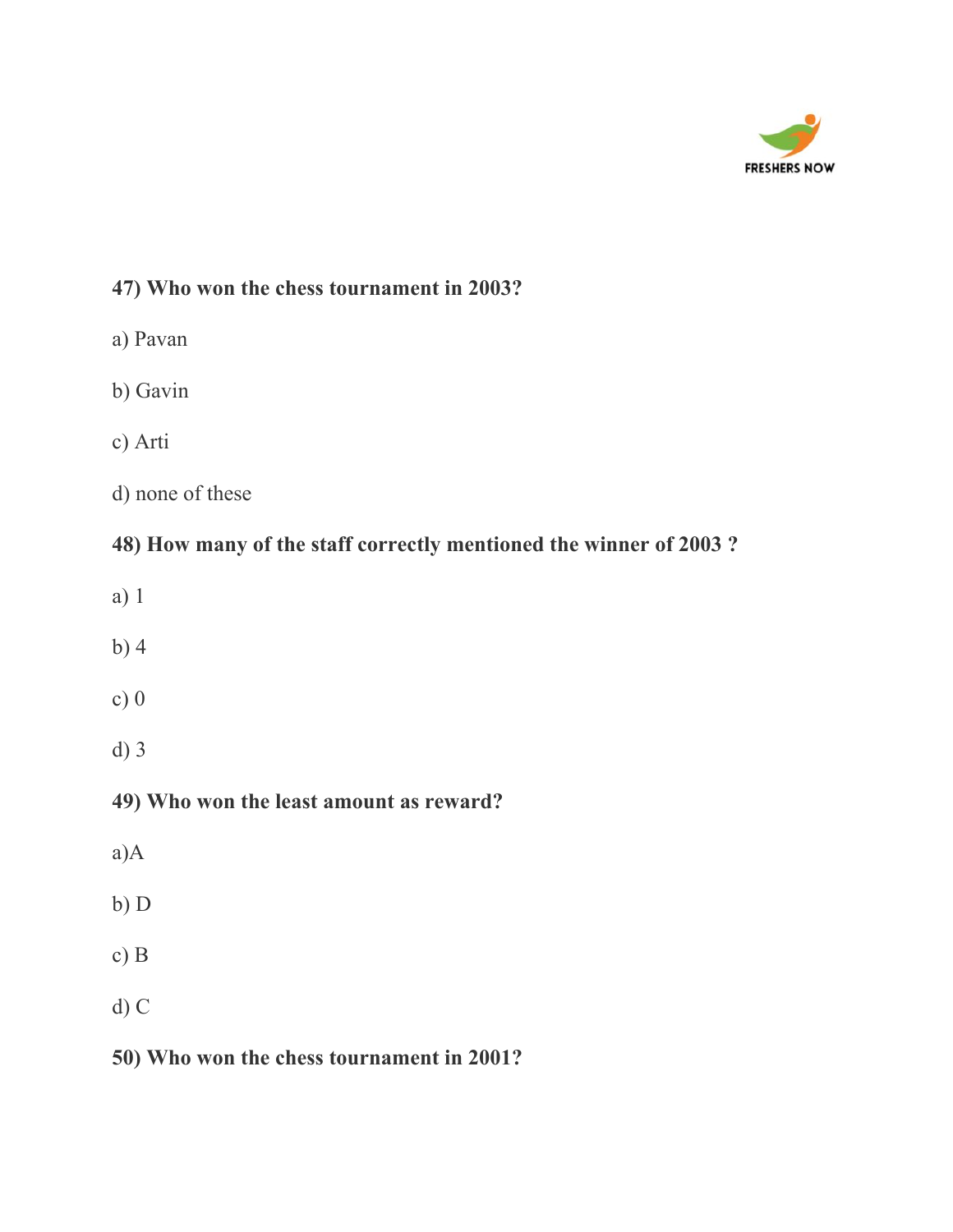

a) Arti

b) Rahul

c) Bishu

d) cannot be determined

### **51) How much was the middle amount won as reward money?**

- a) 2000
- b) 4000
- c) 1000
- d) none of these

### **CASELET 12**

Students have applied for a graduation programme to the following universities in the U.S. through a centralized admission process for foreign education : Carnegie Mellin University(CMU), Georgia Tech University(GTu), Penn State University(PSU), Michigan Ann Harbour(MAH), Cornell(COR), University of Pensylvania(U-Pen), Michigan State University(MSU), Indianapolis Sate University(ISU), and California State University(CSU).A list of eleven short-listed students has been forwarded to all the universities. Each university has prepared a consolidated list based on the following guidelines: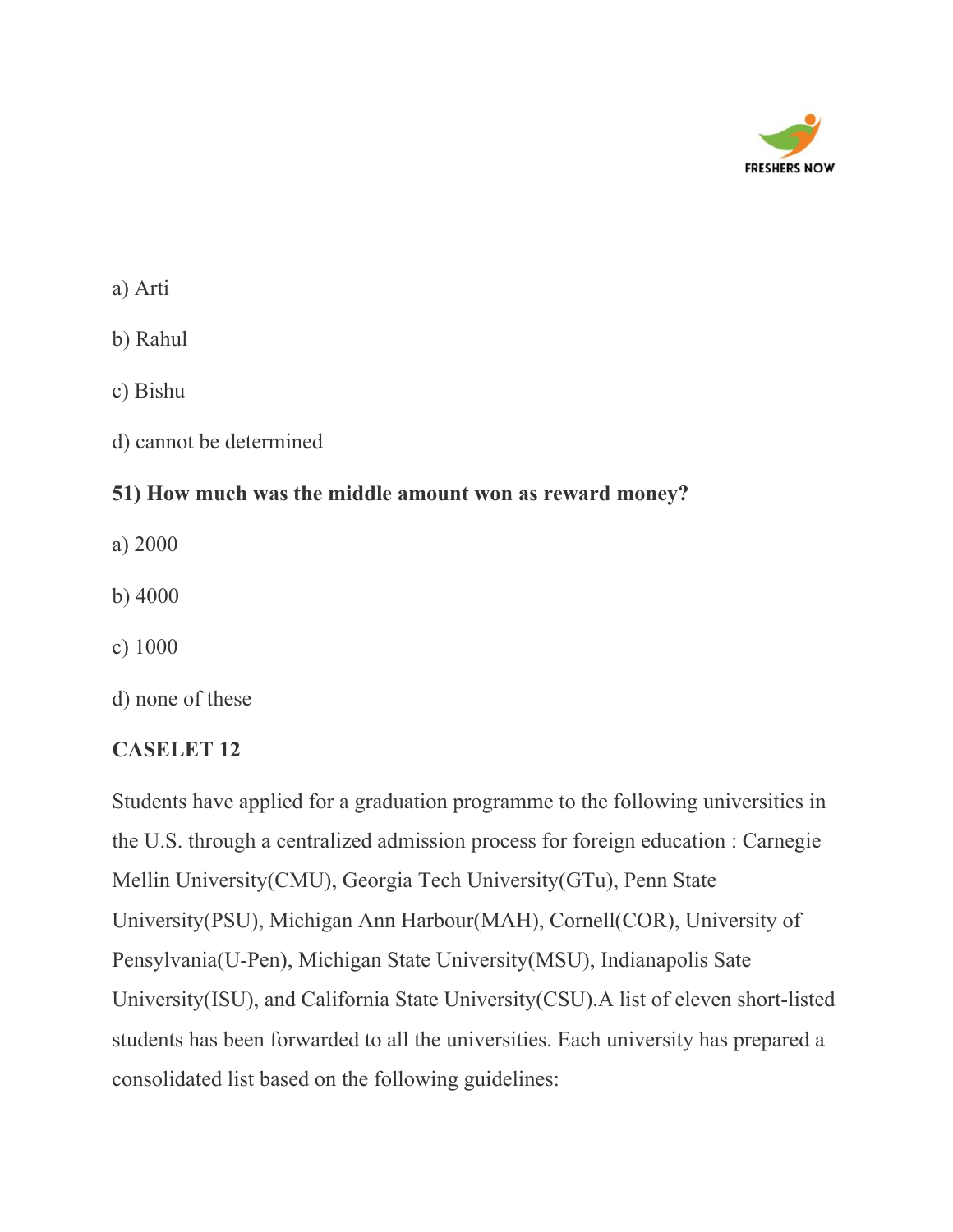

The percentage of marks obtained in the 10th, 11th and 12th are counted as points for the respective exams.

First, second and third preferences have been given 15, 10 and 5 points respectively. Points for the SAT test are equal to the equivalent score given.

If a candidate has done project work at the national level, he/she will be awarded 5 additional points.

Only one applicant can be selected for each university.

An applicant can take admission only in a university to which he has given preference.

If a candidate is eligible for more than one university, he will be chosen by the order of preference.

The candidate with the highest points is given priority for getting admission to a university.

If two or more candidates have the same points, the person who has given higher preference to the University will be given priority and if that is also the same then the person who has done a national level project will be given priority.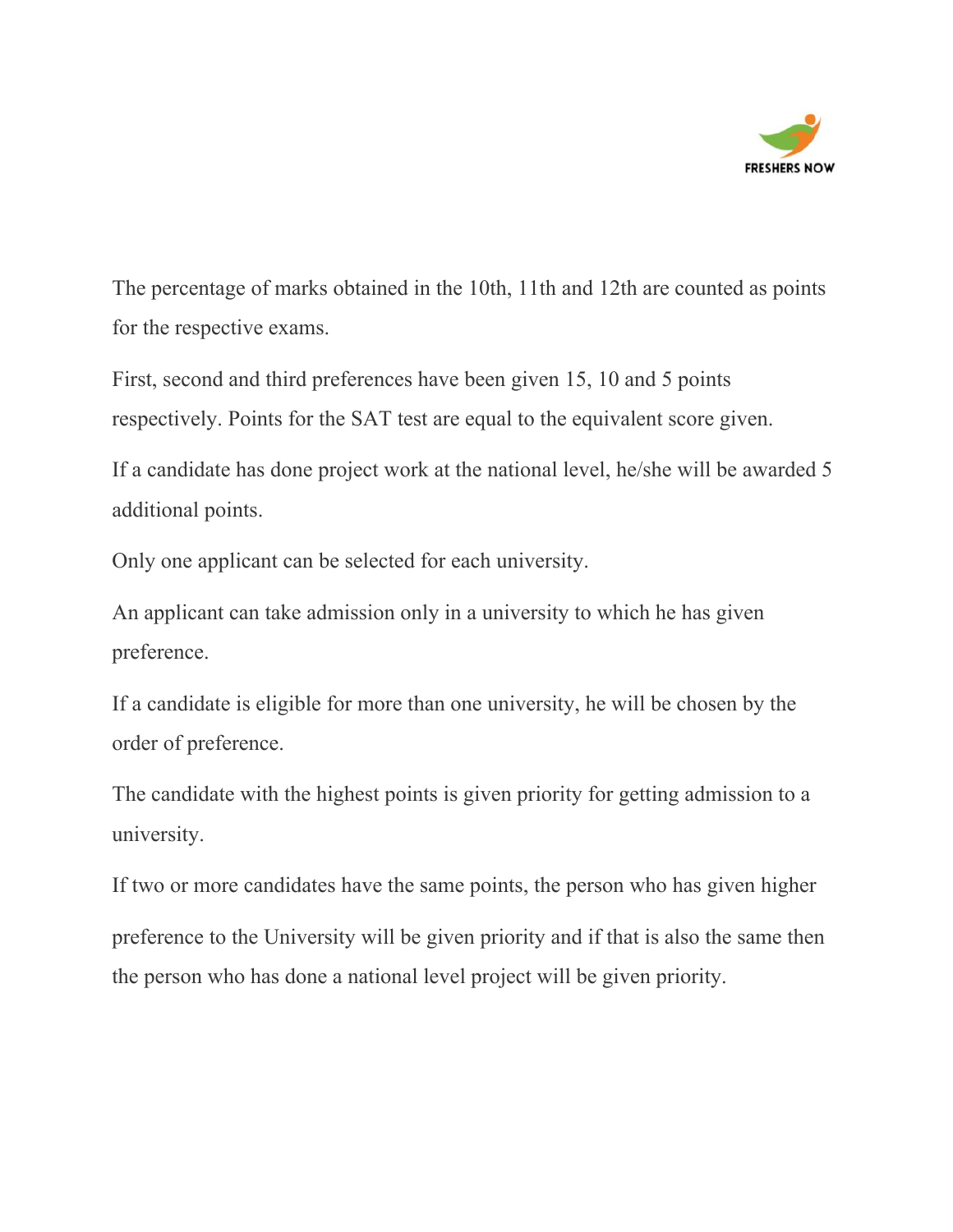

|            |           | %                                   | %                                |                                | Done                                | SAT                        | <b>Preferences</b> |            |            |
|------------|-----------|-------------------------------------|----------------------------------|--------------------------------|-------------------------------------|----------------------------|--------------------|------------|------------|
| Sr.<br>No. | Name      | <b>Marks</b><br>in 10 <sup>th</sup> | <b>Marks</b><br>$\ln 11^{\circ}$ | % Marks<br>in 12 <sup>th</sup> | <b>National</b><br>Level<br>Project | <b>Equivalent</b><br>Score | п                  | п          | Ш          |
| 1          | Abdul     | 60                                  | 70                               | 80                             | No                                  | 29                         | <b>CMU</b>         | <b>ISU</b> | <b>MSU</b> |
| 2          | Badshah   | 65                                  | 60                               | 60                             | No                                  | 26.5                       | CMU                | <b>PSU</b> | U-Pen      |
| 3          | Carim     | 70                                  | 75                               | 65                             | Yes                                 | 19                         | PSU                | CSU        | COR        |
| 4          | Dawood    | 45                                  | 60                               | 65                             | No                                  | 33                         | MAH                | CMU        | <b>ISU</b> |
| 5          | Ejaj      | 80                                  | 60                               | 70                             | Yes                                 | 24                         | ISU                | <b>MSU</b> | CMU        |
| 6          | Farah     | 85                                  | 75                               | 65                             | No                                  | 27.5                       | <b>CMU</b>         | U-Pen      | <b>PSU</b> |
| 7          | Gulnashin | 70                                  | 80                               | 50                             | Yes                                 | 25                         | PSU                | U-Pen      | <b>MAH</b> |
| 8          | Hasan     | 70                                  | 70                               | 55                             | No                                  | 35                         | GTU                | U-Pen      | <b>ISU</b> |
| 9          | Iqbal     | 75                                  | 70                               | 65                             | No                                  | 29                         | GTU                | COR        | <b>ISU</b> |
| 10         | Javed     | 60                                  | 80                               | 70                             | No                                  | 24                         | <b>COR</b>         | GTU        | <b>PSU</b> |
| 11         | Kabir     | 75                                  | 75                               | 75                             | Yes                                 | 27.5                       | GTU                | U-Pen      | CSU        |

### **52) Iqbal has gained admission to which university?**

a) COR

c) ISU

d)None of these

# **53) What is the total number of candidates who have gained admission to universities in the U.S.?**

a) 8

b) GTU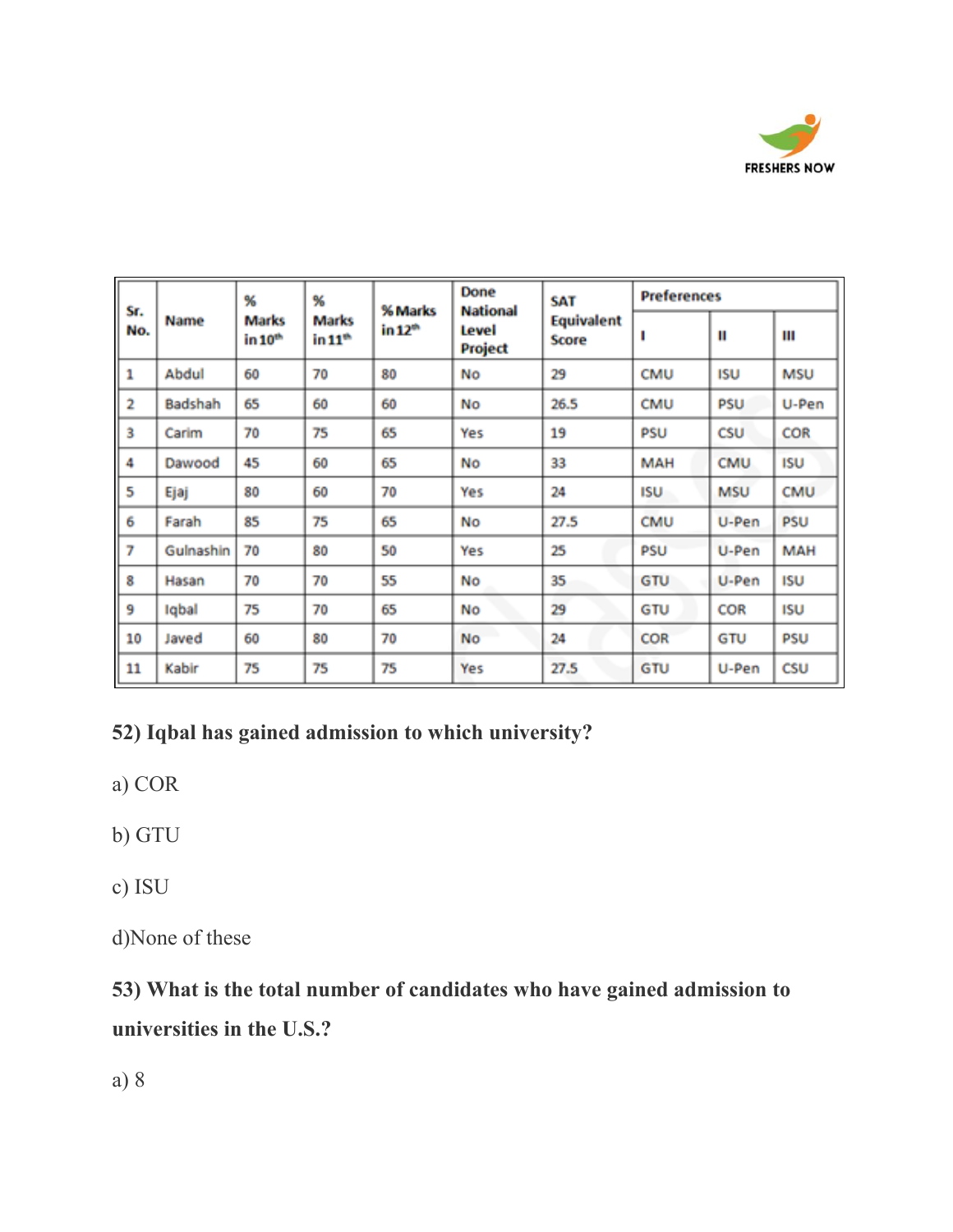

| I<br>۰.<br>×<br>- | ۰.<br>c |
|-------------------|---------|
|                   |         |

d) 11

### **54) Who got admission to U-Pen?**

a) Kabir

b) Gulnashin

c) Farah

d) Badshah

**55) How many candidates have gained admission to a university which was not their first preference?**

a) 0

b) 1

c) 2

d) 3

**56) How many universities were left without eligible candidates?**

a) 0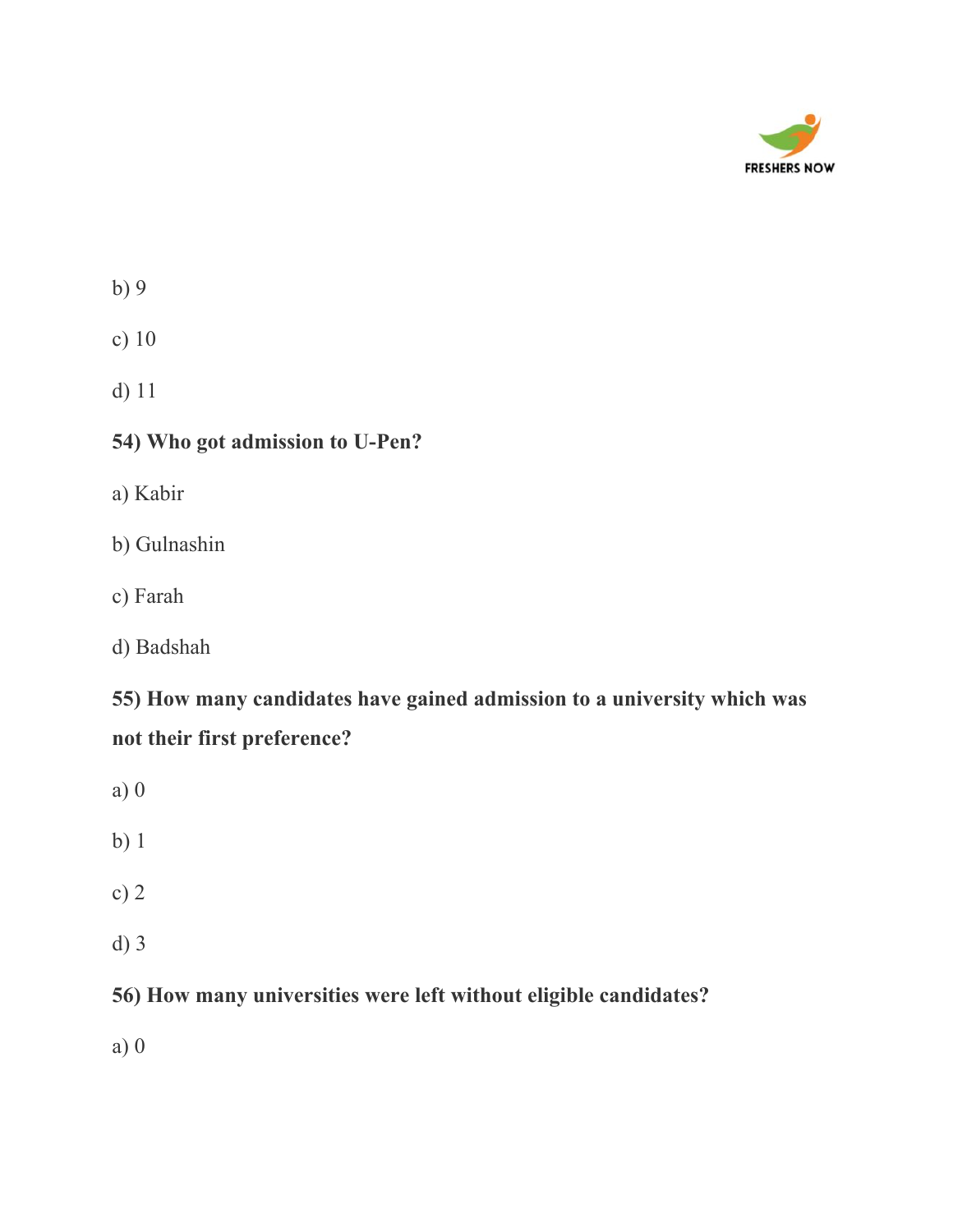

| ٧<br>×<br>۰.<br>٠<br>×. |  |
|-------------------------|--|
|-------------------------|--|

d) 3

#### **CASELET 13**

In a standard 5 class, the students are arranged according to the increasing order of their marks in an examination. The marks obtained by every student, starting from the third student, are the sum of the marks obtained by the earlier two students.

### **57) If the 12th student got 809 marks and the 2nd student got 6 marks, then what is the sum of the marks obtained by the first ten students?**

a) 815

b) 803

c) 800

d) Cannot be determined

**58) If the 3rd student got 10 marks and 5th student got 26 marks, then how many marks does the 12th student get?**

a) 754

b) 466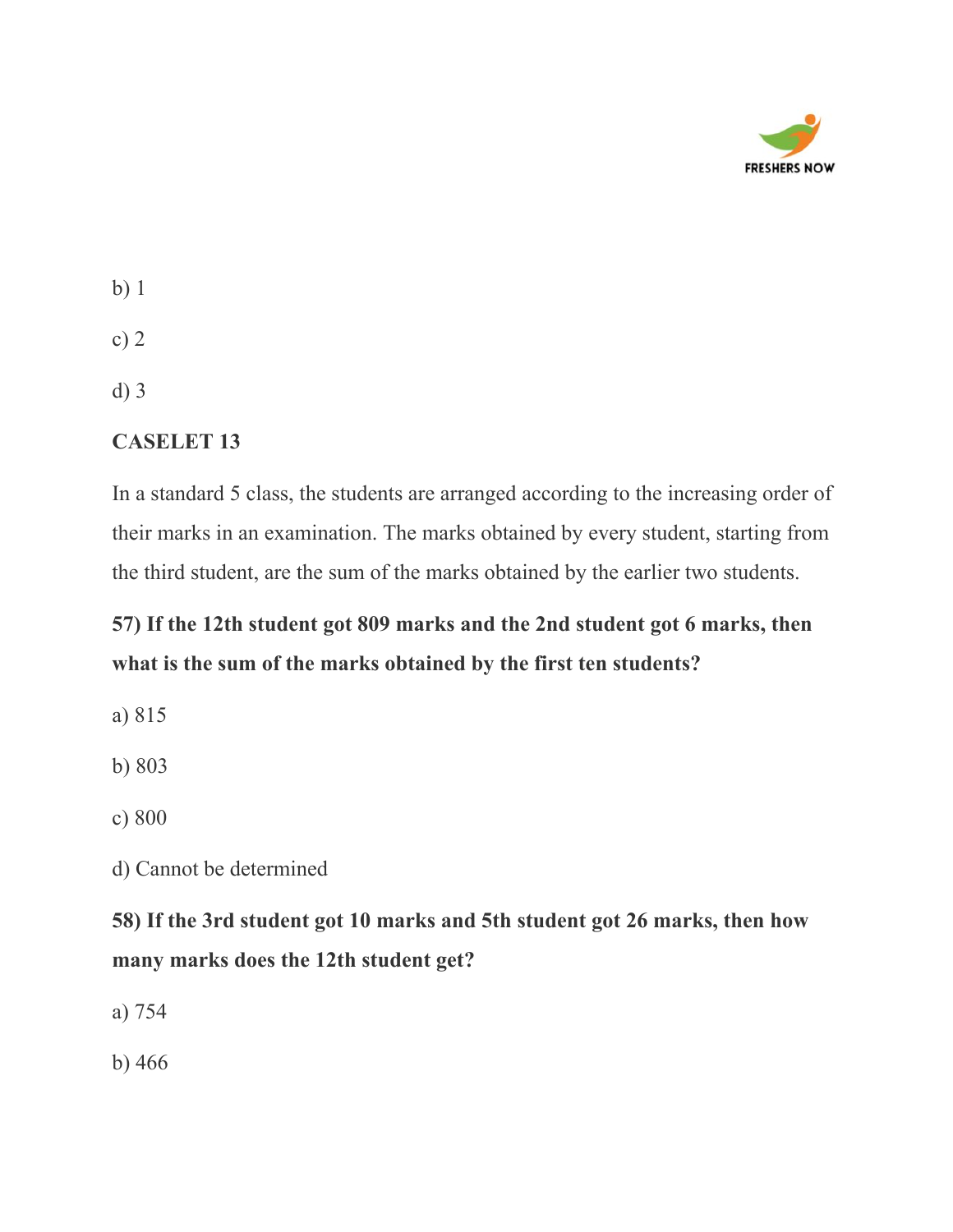

d) Cannot be determined

### **CASELET 14**

Each of the five friends  $-A$ , B, C, D and E met at a party. They live in different cities among – Delhi, Mumbai, Bangalore, Chennai and Hyderabad and work in different companies among – Infotec, Quetec, Rototec, Simotec and Tetratec, not necessarily in the same order. We know the following information about them.

(a) A lives in Delhi but does not work in Quetec.

- (b) C works in Tetratec.
- (c) The person, who lives in Bangalore, works in Simotec
- (d) Neither D nor B lives in Chennai.

(e) B works in Infotec and E lives in Hyderabad.

### **59) Who lives in Mumbai?**

- a) B
- b) D
- c) E
- d) Either (A) or (B)